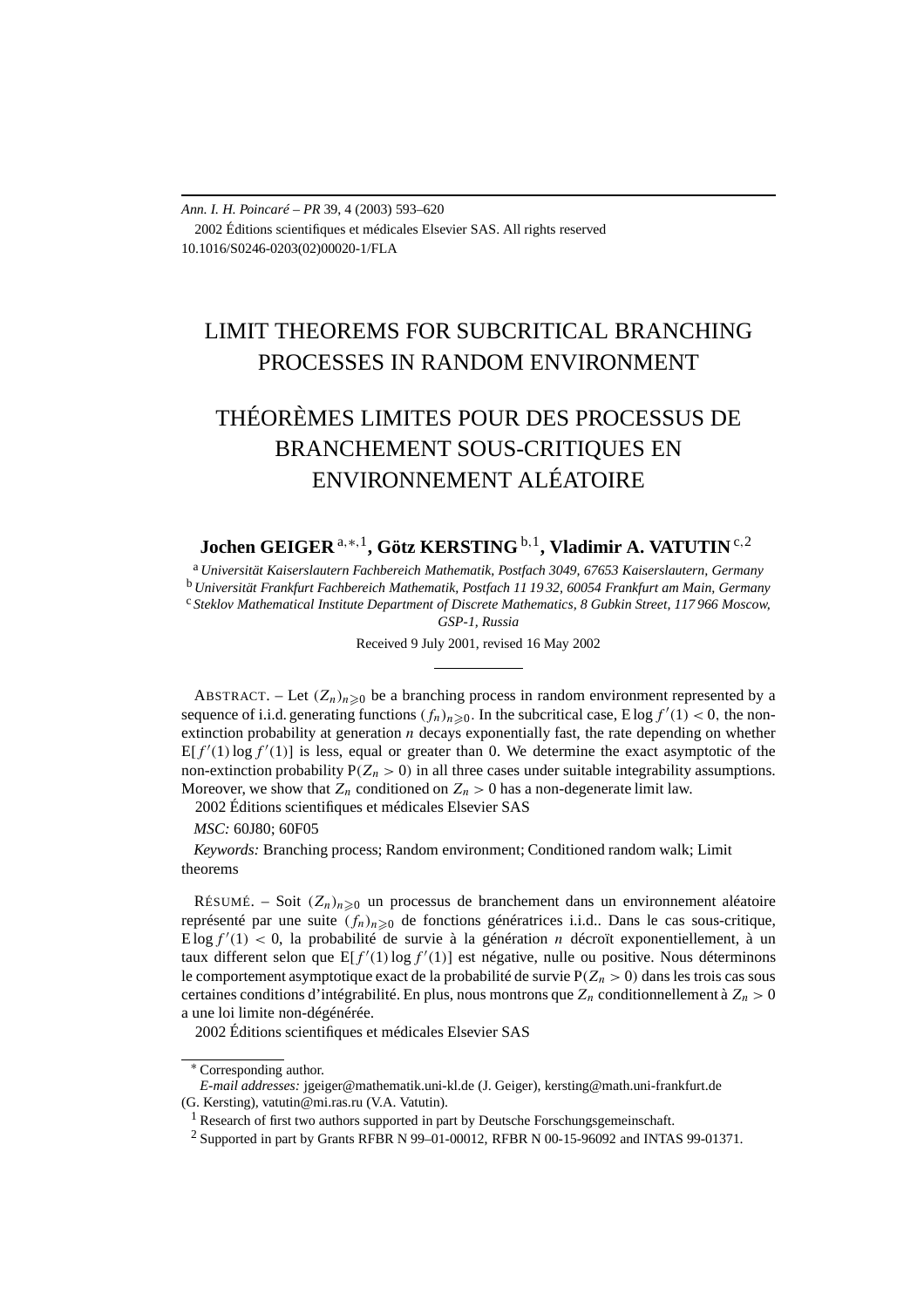#### **1. Introduction and main results**

In this paper we obtain asymptotics for a branching process  $(Z_n)_{n\geq 0}$  in random environment specified by a sequence of generating functions  $(f_n)_{n\geq 0}$ . In such a process it is assumed that, conditioned on the environment, particles reproduce as in a Galton–Watson branching process in varying environment, i.e., particles reproduce independently of each other and the offspring of a particle at generation *n* has generating function  $f_n$ . (For details and background on branching processes in random environment we refer the reader to [4,5,19].) If  $Z_n$  denotes the number of particles at generation *n*, then  $Z_{n+1}$  is the sum of  $Z_n$  independent random variables, each of which has generating function  $f_n$ , i.e.,

$$
E(s^{Z_{n+1}} | Z_0, \dots, Z_n; f_0, f_1, \dots) = f_n(s)^{Z_n}, \quad 0 \le s \le 1.
$$
 (1.1)

In the following we assume that the process starts with a single founding ancestor,  $Z_0 =$ 1. Then the conditional probability generating function of  $Z_n$  given the environment sequence  $(f_n)_{n\geq 0}$  is

$$
E(s^{Z_n} \mid f_0, f_1, \ldots) = f_0(f_1(\cdots f_{n-1}(s) \cdots)), \quad 0 \le s \le 1.
$$
 (1.2)

In particular, the conditional mean generation size and the conditional non-extinction probability at *n* given the environment are

$$
E(Z_n | f_0, f_1, \ldots) = f'_0(1) f'_1(1) \cdots f'_{n-1}(1)
$$
\n(1.3)

and

$$
P(Z_n > 0 | f_0, f_1, \ldots) = 1 - f_0(f_1(\cdots f_{n-1}(0) \cdots)).
$$
\n(1.4)

If the random generating functions  $f_n$  are i.i.d. and if  $E \log f'_0(1)$  exists, then, by (1.3) and the law of large numbers,

$$
\lim_{n \to \infty} \frac{1}{n} \log E(Z_n \mid f_0, f_1, \ldots) = \lim_{n \to \infty} \frac{1}{n} \sum_{i=1}^n \log f'_{i-1}(1) \stackrel{\text{a.s.}}{=} E \log f'(1),
$$

where  $f$  denotes a random generating function with the common distribution of the  $f_n$ , and  $f'(1)$  is the conditional mean number of children per particle.

Here we study the *subcritical case*  $E \log f'(1) < 0$ , where the conditional mean generation size at *n* decays exponentially for almost every environment. We determine the exact asymptotic of the non-extinction probability at *n* and show that  $Z_n$  has a nondegenerate conditional limit law. For convenience we assume throughout that  $P(f'(1)) =$  $(0) = 0$ . [Note that if  $P(f'(1) \neq 0) = q < 1$ , then  $\mathcal{L}(Z_n) = (1 - q^n)\delta_0 + q^n \mathcal{L}(Z_n^{\circ})$ , where  $(Z_n^{\circ})_{n\geqslant0}$  is a branching process in i.i.d. random environment  $(f_n^{\circ})_{n\geqslant0}$  with  $\mathcal{L}(f^{\circ})$  =  $\mathcal{L}(f | f'(1) \neq 0)$ . In particular,  $P(Z_n > 0) = q^n P(Z_n^{\circ} > 0)$  and  $\mathcal{L}(Z_n | Z_n > 0) = \mathcal{L}(Z_n^{\circ})$  $Z_n^{\circ} > 0$ .]

As was first observed by Afanasyev [1] and later independently by Dekking [7], the decay rate of the non-extinction probability of a subcritical branching process in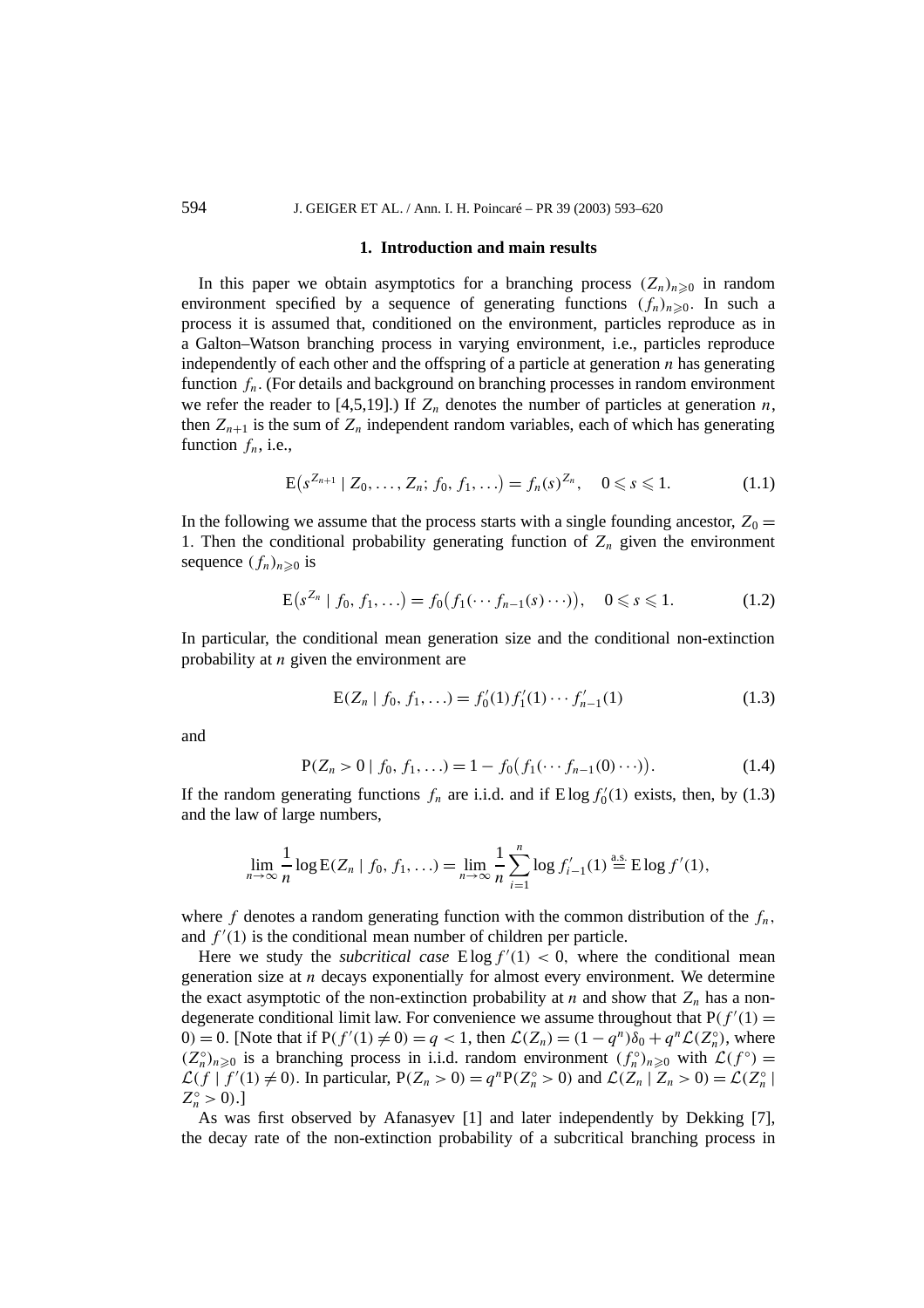i.i.d. random environment depends on the sign of  $E[f'(1)]\log f'(1)$ . In the *strongly* subcritical case, where  $E[f'(1) \log f'(1)] < 0$ , the first moment estimate  $P(Z_n > 0) \le$  $EZ_n = (Ef'(1))^n$  gives the right decay of the non-extinction probability up to a constant and the conditional limit law of  $Z_n$  has finite mean.

THEOREM 1.1 (Strongly subcritical case). – *Let*

$$
E[f'(1)\log f'(1)] < 0\tag{1.5}
$$

*and assume that*

$$
E[Z_1 \log^+ Z_1] < \infty. \tag{1.6}
$$

*Then, as*  $n \rightarrow \infty$ *,* 

$$
P(Z_n > 0) \sim c_1 (Ef'(1))^n
$$
 (1.7)

*for some*  $0 < c_1 \leq 1$ *. Moreover,* 

$$
\lim_{n \to \infty} P(Z_n = k \mid Z_n > 0) = q_1(k), \quad k \geq 1,\tag{1.8}
$$

*where*

$$
\sum_{k=1}^{\infty} q_1(k) = 1 \quad \text{and} \quad \sum_{k=1}^{\infty} k q_1(k) < \infty.
$$

The asymptotic (1.7) is due to Guivarc'h and Liu (Theorem 1.2(a) in [14]). It was originally proved by D'Souza and Hambly under an extra moment assumption. Observe that, by means of Jensen's inequality, condition (1.5) implies  $Ef'(1) < 1$  and subcriticality.

In the *intermediate subcritical case*, where  $E[f'(1) \log f'(1)] = 0$ , the first moment estimate still gives the right exponential rate of decay of the non-extinction probability at *n*, but differs from the exact asymptotic by a factor of order  $n^{-1/2}$ .

THEOREM 1.2 (Intermediate subcritical case). – *Let*

$$
E \log f'(1) < 0, \qquad E[f'(1) \log f'(1)] = 0 \tag{1.9}
$$

*and assume that the following integrability conditions are satisfied,*

$$
E[f'(1)\log^2 f'(1)] < \infty, \qquad E[(1 + \log^- f'(1)) f''(1)] < \infty. \tag{1.10}
$$

*Then, as*  $n \rightarrow \infty$ *,* 

$$
P(Z_n > 0) \sim c_2 n^{-1/2} (Ef'(1))^n
$$
\n(1.11)

*for some*  $0 < c_2 < \infty$ *. Moreover,* 

$$
\lim_{n \to \infty} P(Z_n = k \mid Z_n > 0) = q_2(k), \quad k \geq 1,\tag{1.12}
$$

*where*  $\sum_{k=1}^{\infty} q_2(k) = 1$ *.*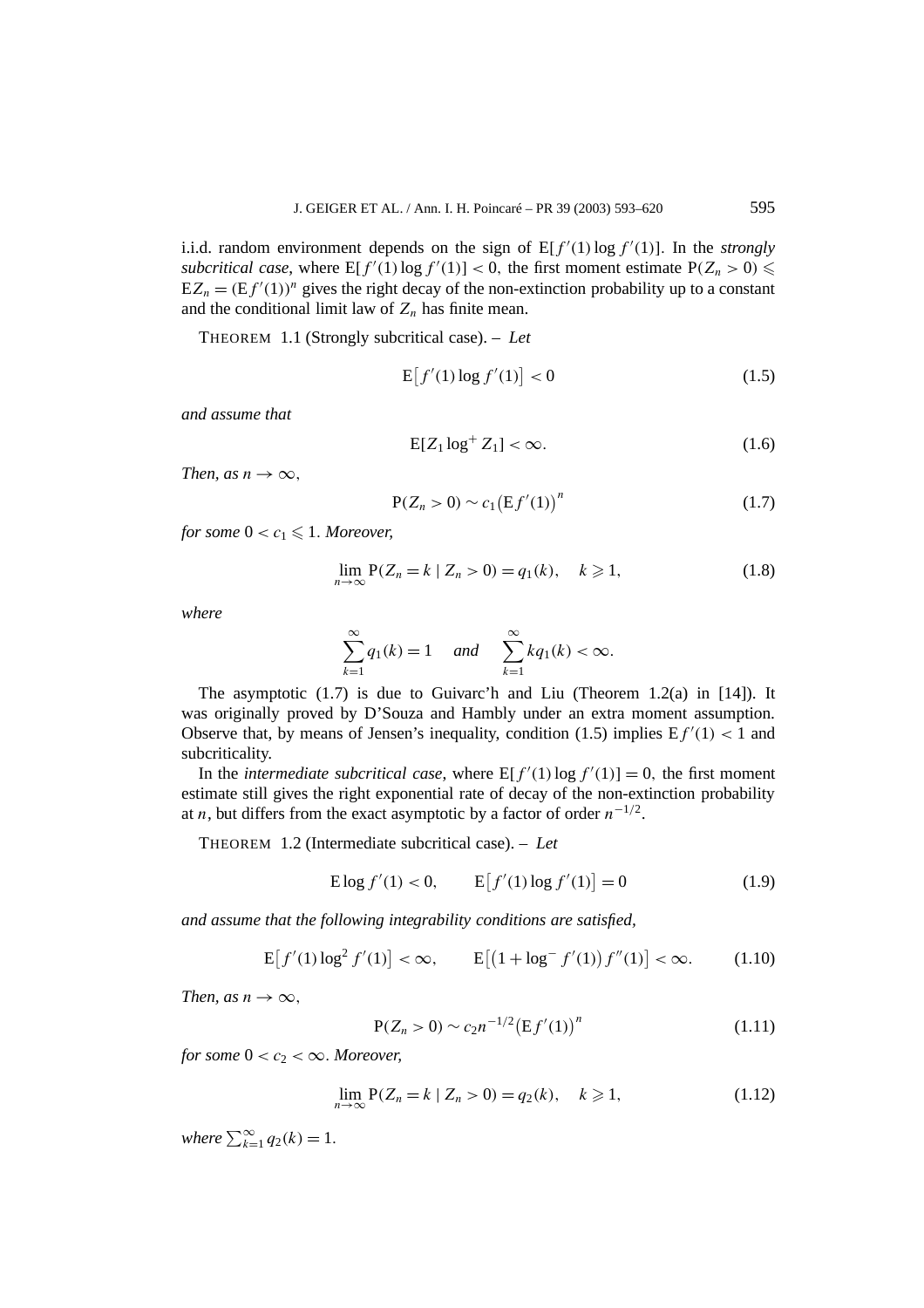In the *weakly subcritical case*, where  $E[f'(1) \log f'(1)] > 0$ , the situation is different. The exponential rate of decay of the non-extinction probability at  $n$  is strictly less than  $E f'(1)$  (which might possibly be  $> 1$ ). Let

$$
\gamma := \inf_{0 \le \theta \le 1} \mathbf{E} f'(1)^{\theta}
$$

and let  $\alpha \in [0, 1]$  be defined through

$$
\gamma = \mathbf{E} f'(1)^{\alpha}.
$$

For simplicity we assume the following aperiodicity condition: The distribution of  $\log f'(1)$  is not supported by any non-centered lattice, i.e.,

$$
P(\log f'(1) \in x + \lambda \mathbb{Z}) < 1, \quad \forall 0 < x < \lambda. \tag{1.13}
$$

THEOREM 1.3 (Weakly subcritical case). – *Let*

$$
E \log f'(1) < 0 \quad \text{and} \quad 0 < E[f'(1) \log f'(1)] < \infty. \tag{1.14}
$$

*Assume that* (1.13) *holds and that the following integrability conditions are satisfied,*

$$
E\frac{f''(1)}{f'(1)^{1-\alpha}} < \infty, \qquad E\frac{f''(1)}{f'(1)^{2-\alpha}} < \infty.
$$
 (1.15)

*Then, as*  $n \rightarrow \infty$ *,* 

$$
P(Z_n > 0) \sim c_3 n^{-3/2} \gamma^n \tag{1.16}
$$

*for some*  $0 < c_3 < \infty$ *. Moreover,* 

$$
\lim_{n \to \infty} P(Z_n = k \mid Z_n > 0) = q_3(k), \quad k \geq 1,\tag{1.17}
$$

*where*  $\sum_{k=1}^{\infty} q_3(k) = 1$ *.* 

Note that condition (1.14) implies  $\gamma < (1 \wedge Ef'(1))$  and  $0 < \alpha < 1$ .

In the special case, where the  $f_n$  are linear fractional with probability one, the asymptotic behavior of  $P(Z_n > 0)$  has been determined by Afanasyev [1] under similar integrability assumptions (see Lemma 11 in [11]). By a comparison argument due to Agresti [3], asymptotics for the linear fractional case imply upper and lower bounds for general i.i.d. environment. Assuming  $E f'(1) < \infty$  Liu [18] showed that  $\lim_{n\to\infty} P(Z_n >$  $0^{1/n} = \gamma$  for a branching process in i.i.d. environment with countable state space, extending a result of Dekking [7]. D'Souza and Hambly [9] obtained this conclusion for branching processes in certain stationary and ergodic environments. In the linear fractional case also some functional limit theorems and results for the reduced process have been derived; see [2,11].

The starting point of our analysis is a formula for the conditional non-extinction probability at *n* in terms of a random walk which has been obtained in [13]. This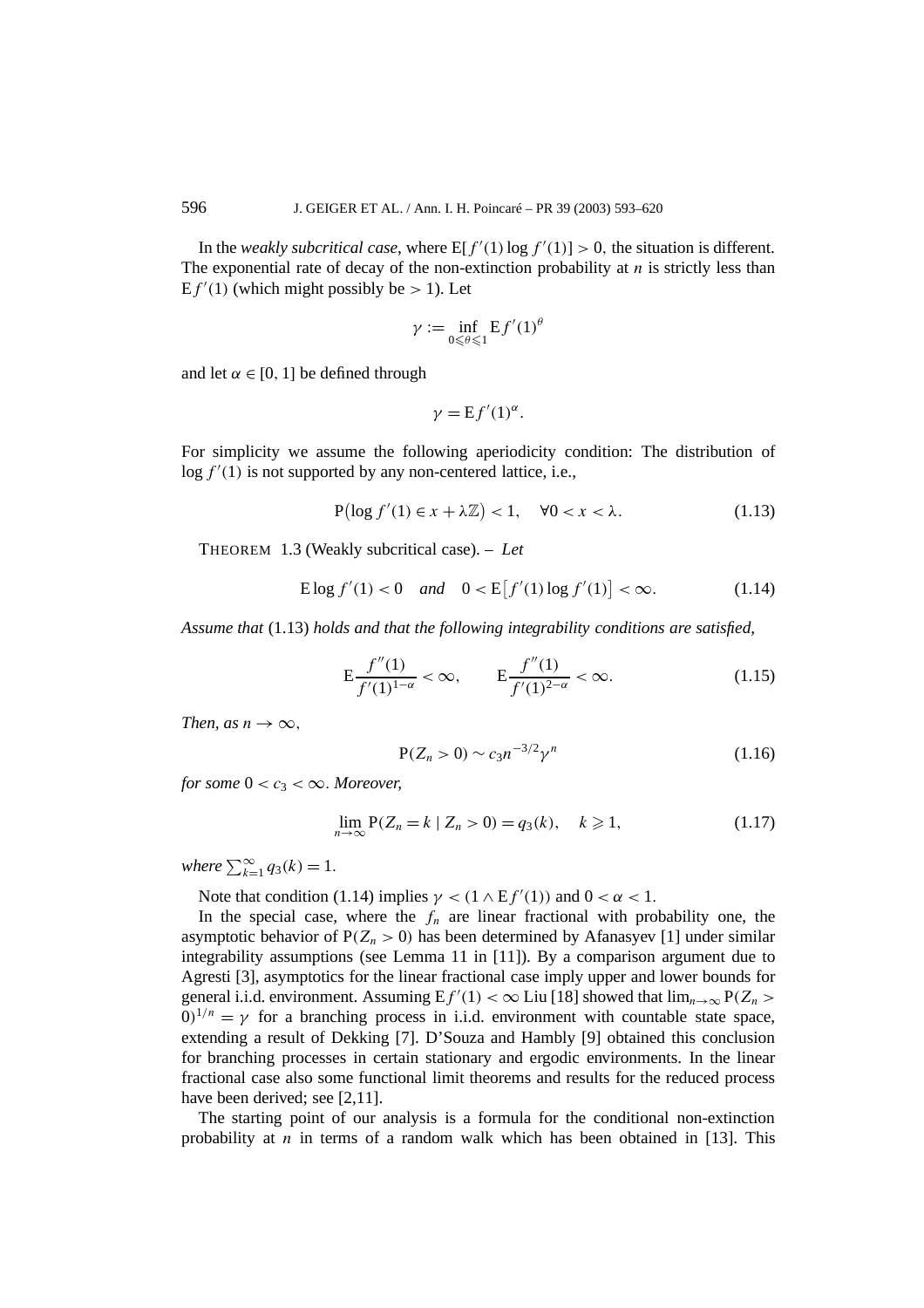result and some frequently used estimates are collected in Section 2. Sections 3 and 4 demonstrate Theorems 1.1 to 1.3. The result in the strongly subcritical case follows rather easily from a change-of-measure argument. In the intermediate and the weakly subcritical case we need to study the behavior of the associated random walk when conditioned on rare behavior.

#### **2. Preliminaries**

In this section we state some preliminary results. We introduce notations

$$
f_{k,\ell} := \begin{cases} f_k \circ f_{k+1} \circ \cdots \circ f_{\ell-1}, & k < \ell; \\ f_{k-1} \circ f_{k-2} \circ \cdots \circ f_{\ell}, & k > \ell; \\ \text{id}, & k = \ell. \end{cases}
$$
  

$$
g_k(s) := \frac{1}{1 - f_k(s)} - \frac{1}{f'_k(1)(1 - s)}, \quad 0 \le s < 1.
$$
  

$$
\eta_{k,n}(s) := g_k(f_{k+1,n}(s)), \quad 0 \le s < 1, \quad 0 \le k \le n - 1.
$$
  

$$
S_n := \log f'_{0,n}(1), \quad n \ge 0.
$$
  
(2.1)

Note that if the  $f_n$  are assumed i.i.d., then  $(S_n)_{n\geqslant0}$  is a random walk started at 0 with increments  $X_n := \log f'_{n-1}(1), n \ge 1.$ 

The following formula for the conditional generating function of  $Z_n$  has been obtained in [13].

LEMMA 2.1. – Let  $f_k \neq 1, 0 \leq k \leq n-1$ . Then, for every  $0 \leq s < 1$ ,

$$
1 - f_{0,n}(s) = \left(\frac{\exp(-S_n)}{1 - s} + \sum_{k=0}^{n-1} \eta_{k,n}(s) \exp(-S_k)\right)^{-1}.
$$
 (2.2)

*In particular,*

$$
P(Z_n > 0) = E\left(\sum_{k=0}^n \eta_{k,n} \exp(-S_k)\right)^{-1},
$$
\n(2.3)

 $where \eta_{k,n} := \eta_{k,n}(0), 0 \leq k \leq n-1, and \eta_{n,n} := 1.$ 

The following bound for the random coefficients  $\eta_{k,n}$  in (2.3) is from Lemma 2.1 in [13] (recall (2.1)).

LEMMA 2.2. – Let  $f \neq 1$  be a probability generating function with  $f''(1) < \infty$ . *Then, for every*  $0 \leq s < 1$ *,* 

$$
0 \leq g(s) \leq \frac{f''(1)}{f'(1)^2},\tag{2.4}
$$

*where*

$$
g(s) = \frac{1}{1 - f(s)} - \frac{1}{f'(1)(1 - s)}.
$$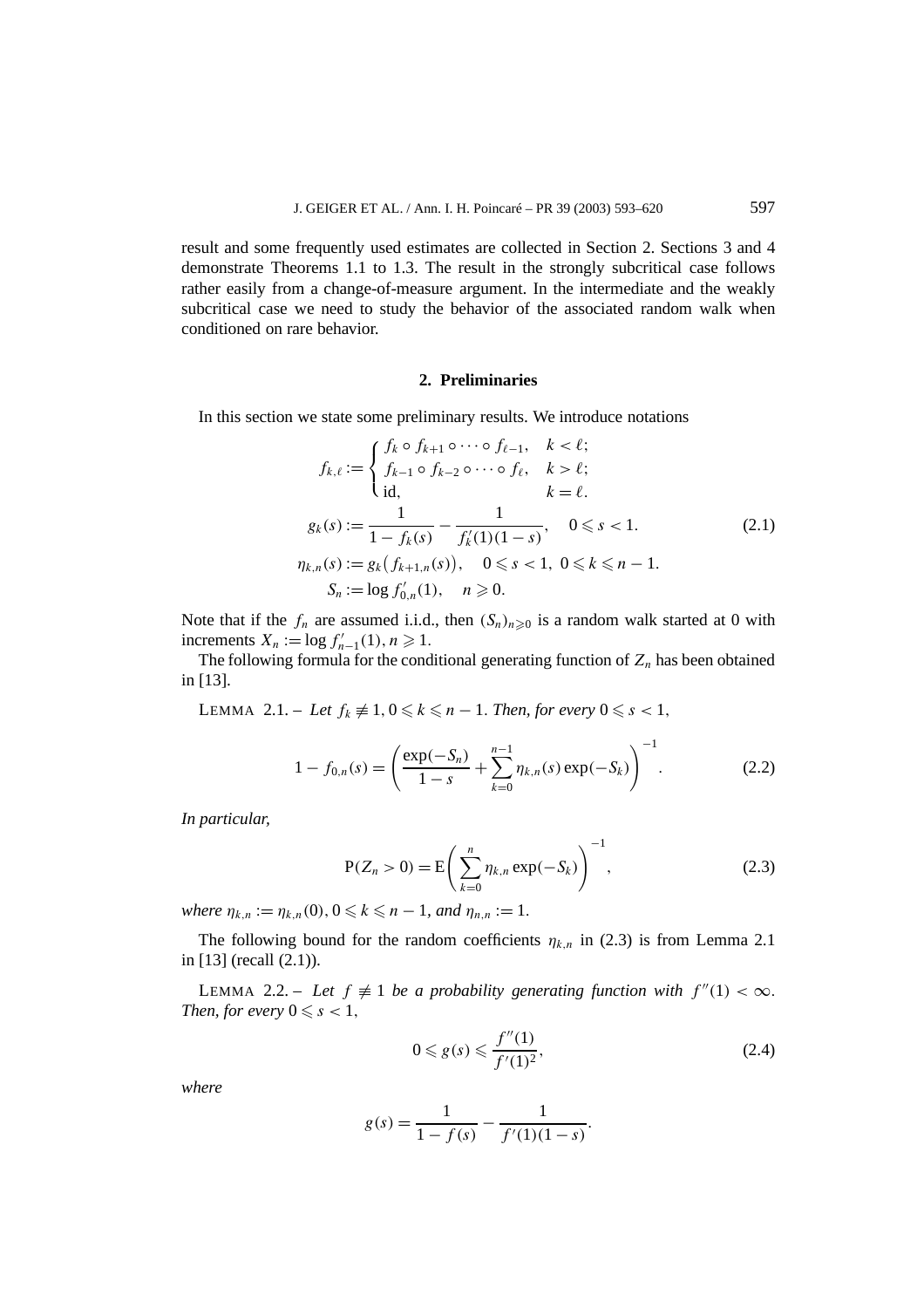We finally state the following monotonicity property.

LEMMA 2.3. – Let  $(f_n)_{n\geq 0}$  be a sequence of probability generating functions. Then, *for every*  $k \geqslant 0$  *and*  $0 \leqslant s \leqslant 1$ *,* 

$$
\exp(-S_{k+1})(1 - f_{k+1,0}(s)) \le \exp(-S_k)(1 - f_{k,0}(s)) \le 1 - s. \tag{2.5}
$$

*In particular,*

$$
\lim_{n \to \infty} \exp(-S_n) \left(1 - f_{n,0}(s)\right) \text{ exists} \tag{2.6}
$$

*for every*  $0 \leq s \leq 1$ .

*Proof.* – By convexity of  $f_k$  we have for every  $0 \le s \le 1$ ,

$$
\begin{aligned} 1 - f_{k+1,0}(s) &= 1 - f_k(f_{k,0}(s)) \\ &\leq f'_k(1) \big( 1 - f_{k,0}(s) \big) = \exp(S_{k+1} - S_k) \big( 1 - f_{k,0}(s) \big). \end{aligned}
$$

For the second inequality recall that  $f_{0,0} = id$ .

*Remark*. – Observe that

$$
\frac{\exp(S_k)}{1 - f_{0,k}(0)} = \frac{E(Z_k \mid f_0, f_1, \ldots)}{P(Z_k > 0 \mid f_0, f_1, \ldots)} = E(Z_k \mid Z_k > 0; f_0, f_1, \ldots).
$$

Hence, taking *s* = 0 in (2.5) we see that, given the environment  $(f_{k-j})_{0 \le j \le k}$  and nonextinction at  $k + 1$ , the conditional mean generation size at  $k + 1$  is larger than the conditional mean generation size at *k* given the environment  $(f_{k-1-j})_{0 \leq j \leq k-1}$  and nonextinction at  $k$ . In fact, a stronger statement holds: The first conditional generation size stochastically dominates the second. This monotonicity is an immediate consequence of the backward construction of the conditional family tree produced by the branching process (see [12] for the special case of classical Galton–Watson processes).

## **3. Strongly subcritical and intermediate subcritical cases**

The main objective of this section is to prove Theorem 1.2. However, we will also demonstrate the second part of Theorem 1.1 and give a representation of the constant *c*<sup>1</sup> in the asymptotic  $(1.7)$ . Our first step is to extract the exponential term of the nonextinction probability at generation *n.*

Suppose that  $Ef'(1) < \infty$ . Then we can introduce the random probability generating function  $\bar{f}$  with distribution given by

$$
E\psi(\bar{f}) = \frac{E[f'(1)\psi(f)]}{Ef'(1)}
$$
(3.1)

for every non-negative measurable function *ψ* on

$$
\Delta := \left\{ f(s) = \sum_{k=0}^{\infty} p_k s^k : p_k \geq 0, f(1) = 1 \right\}.
$$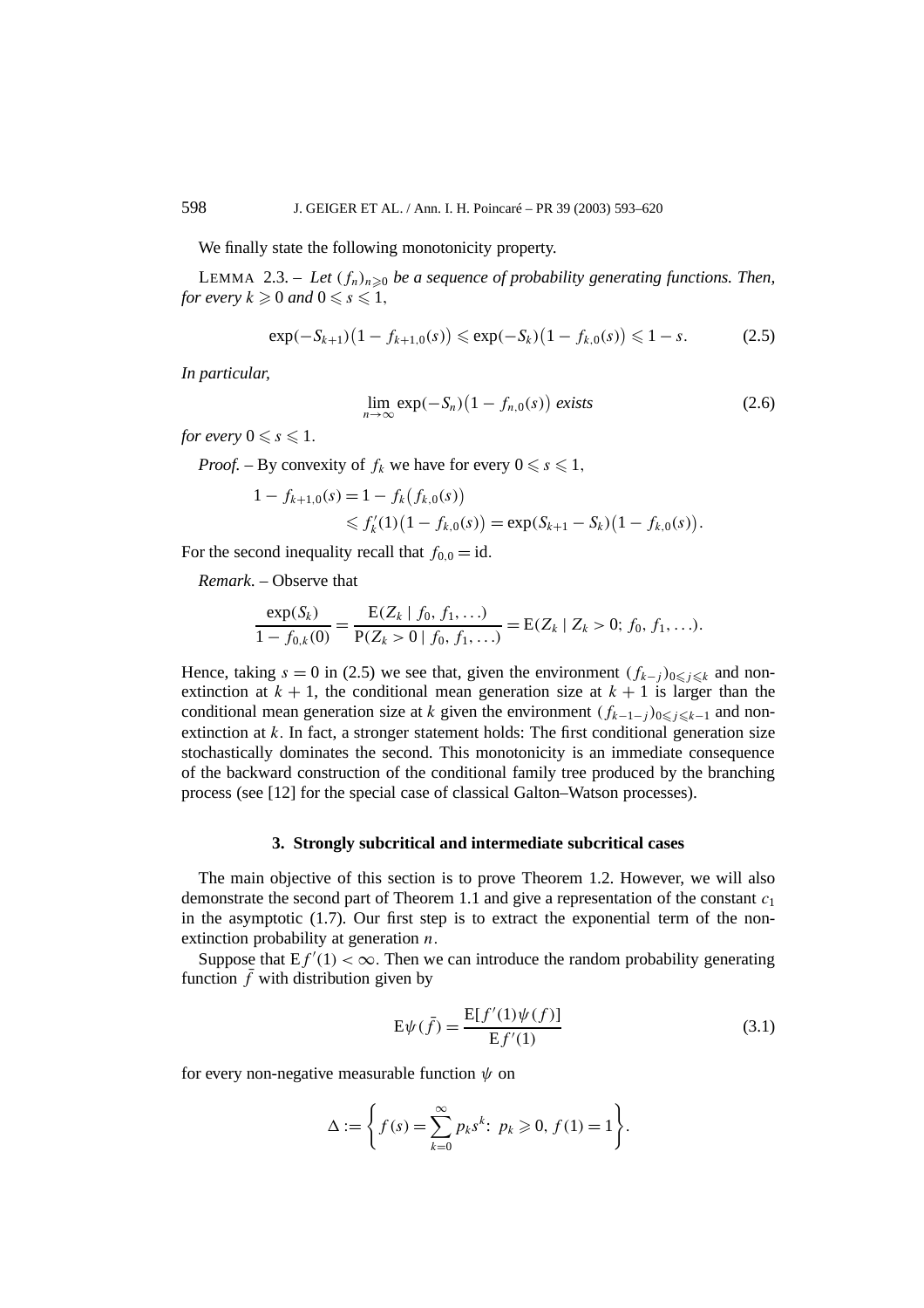We identify the set of functions  $\Delta$  with the Polish space of probability measures on  $\mathbb{N} := \{0, 1, 2, \ldots\}$ . If we refer to the mean of the corresponding offspring distribution as the "size" of a probability generating function, then the law of  $\bar{f}$  is what is called the *size-biased* distribution of *f*. We remark that the law of  $\bar{f}$  can also be viewed as the measure on  $\Delta$  induced by tilting the law of log  $f'(1)$ . Observe also that the conditional distribution of  $\bar{f}$  given  $\bar{f}'(1)$  is the same as the conditional distribution of  $f$  given  $f'(1)$  (see the monograph [16] for properties of probability measures on Polish spaces as existence of regular conditional distributions). If  $\bar{f}_0$ ,  $\bar{f}_1$ ,... are i.i.d. copies of the random generating function  $\bar{f}$ , then

$$
E\psi(\bar{f}_0, \dots, \bar{f}_{n-1}) = \frac{E[\exp(S_n)\psi(f_0, \dots, f_{n-1})]}{(Ef'(1))^n}
$$
(3.2)

for every non-negative measurable  $\psi$  on  $\Delta^n$ ,  $n \geq 1$ . (We note that the change of measure in  $(3.1)$  and  $(3.2)$  is the same as in  $[14]$ .)

Using the exchangeability of the  $f_n$  and taking  $\psi(f_0, \ldots, f_{n-1}) = \exp(-S_n)(1$  $f_{n,0}(s)$  in (3.2) we obtain

$$
1 - \mathbf{E} f_{0,n}(s) = \left(\mathbf{E} f'(1)\right)^n \mathbf{E} \left[\exp(-\overline{S}_n)\left(1 - \overline{f}_{n,0}(s)\right)\right].\tag{3.3}
$$

(We use notation  $\overline{S}_n$ ,  $\overline{f}_{n,0}$ ,  $\overline{g}_k$ , etc., for the analogues of  $S_n$ ,  $f_{0,n}$  and  $g_k$  defined in terms of the  $\bar{f}_j$ ,  $j \ge 0$ ; e.g.,  $\bar{S}_n := \sum_{j=1}^n \log \bar{f}'_{j-1}(1)$ . In the sequel we will also introduce random generating functions  $\tilde{f}_j$ ,  $\hat{f}_j$  and  $\check{f}_j$ ,  $j \ge 0$ . Notation  $\tilde{S}_n$ ,  $\hat{g}_k$ ,  $\check{\eta}_{k,n}(s)$ , etc., will then be used for the corresponding random quantities without further mentioning.)

By (2.2), replacing  $f_k$  by  $\bar{f}_{n-k-1}$ ,

$$
\exp(-\overline{S}_n)\left(1-\overline{f}_{n,0}(s)\right) = \left(\frac{1}{1-s} + \sum_{k=0}^{n-1} \exp(\overline{S}_{n-k})\overline{g}_{n-1-k}\left(\overline{f}_{n-1-k,0}(s)\right)\right)^{-1}
$$

$$
= \left(\frac{1}{1-s} + \sum_{k=1}^{n} \overline{\zeta}_{k-1}(s) \exp(\overline{S}_k)\right)^{-1}, \tag{3.4}
$$

where

$$
\bar{\zeta}_k(s) := \bar{g}_k(\bar{f}_{k,0}(s)), \quad 0 \le s < 1, \ k \ge 0. \tag{3.5}
$$

Combining (3.3) and (3.4) gives

$$
1 - \mathbf{E} f_{0,n}(s) = \left(\mathbf{E} f'(1)\right)^n \mathbf{E} \left(\frac{1}{1-s} + \sum_{k=1}^n \bar{\zeta}_{k-1}(s) \exp(\overline{S}_k)\right)^{-1}, \quad 0 \le s < 1. \tag{3.6}
$$

Take  $s = 0$  in (3.6) and abbreviate  $\bar{\zeta}_{k-1} := \bar{\zeta}_{k-1}(0)$  to obtain

$$
P(Z_n > 0) = (Ef'(1))^n E\left(1 + \sum_{k=1}^n \bar{\zeta}_{k-1} \exp(\overline{S}_k)\right)^{-1}.
$$
 (3.7)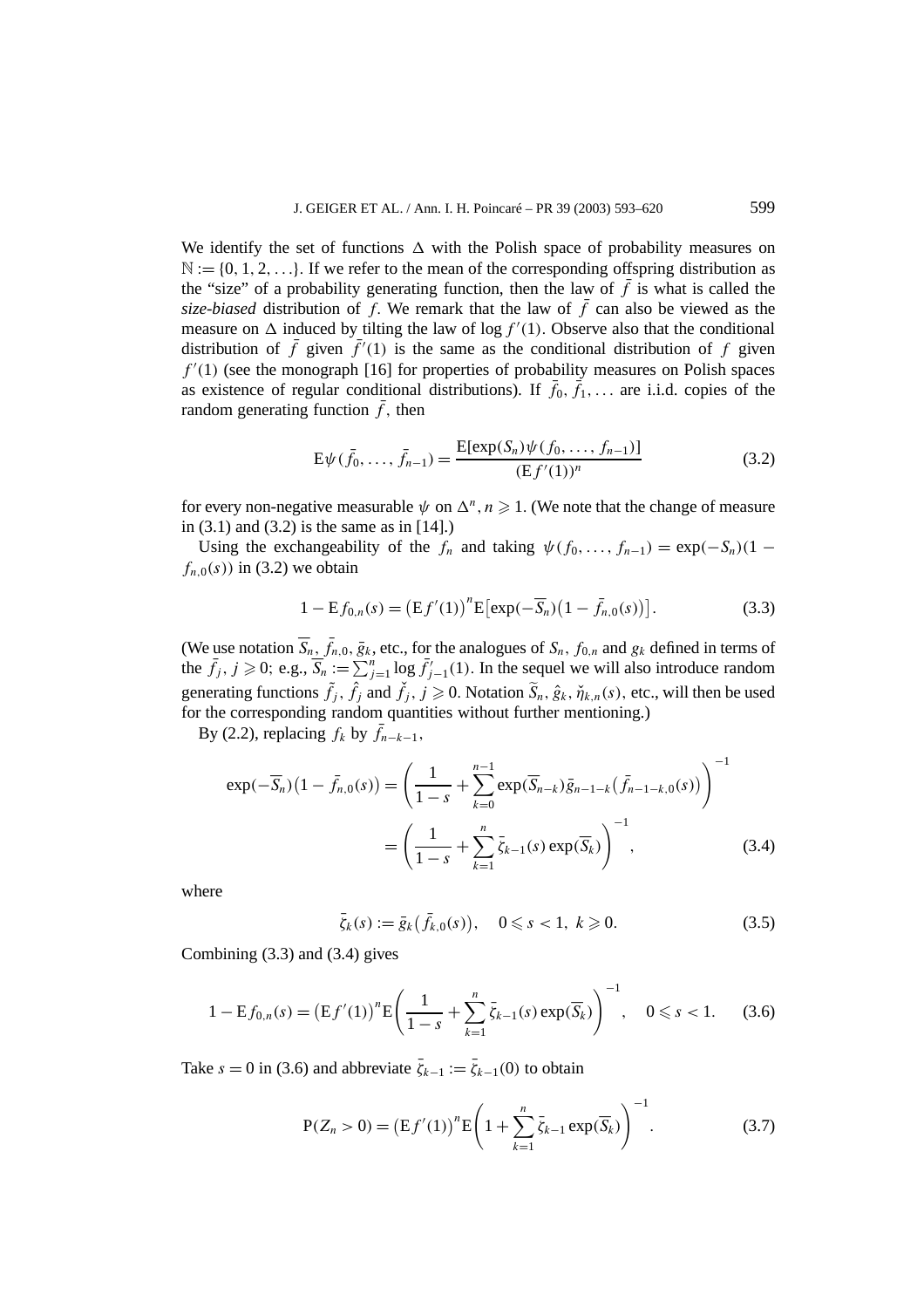*Proof of Theorem 1.1.* – The asymptotic (1.7) was proved in [14]. Note that, by (3.7),

$$
c_1 = \mathbf{E}\bigg(1 + \sum_{k=1}^{\infty} \bar{\zeta}_{k-1} \exp(\overline{S}_k)\bigg)^{-1}.
$$

The second part of the theorem is an easy consequence of (1.7). Observe that the conditional generating function of  $Z_n$  given non-extinction at *n* is

$$
E(s^{Z_n} | Z_n > 0) = \frac{E s^{Z_n} - P(Z_n = 0)}{P(Z_n > 0)}
$$
  
=  $1 - \frac{1 - E f_{0,n}(s)}{P(Z_n > 0)}, \quad 0 \le s \le 1.$  (3.8)

By (1.7) and (3.6), we have

$$
\lim_{n \to \infty} E(s^{Z_n} | Z_n > 0) = 1 - c_1^{-1} E\left(\frac{1}{1 - s} + \sum_{k=1}^{\infty} \bar{\zeta}_{k-1}(s) \exp(\overline{S}_k)\right)^{-1}
$$
(3.9)

for every  $0 \leq s < 1$ . Hence,

$$
q_1(k) := \lim_{n \to \infty} P(Z_n = k \mid Z_n > 0)
$$
 (3.10)

exists for every  $k \geqslant 1$ . Use (1.7) again to deduce

$$
\limsup_{n \to \infty} E(Z_n \mid Z_n > 0) = \limsup_{n \to \infty} \frac{(Ef'(1))^n}{P(Z_n > 0)} = c_1^{-1} < \infty,\tag{3.11}
$$

which implies tightness of  $\mathcal{L}(Z_n | Z_n > 0), n \ge 0$ . Consequently,  $(q_1(k))_{k \ge 1}$  is a proper probability measure on the positive integers.

Finally, use (3.10), Fatou's lemma and (3.11) to conclude

$$
\sum_{k=1}^{\infty} kq_1(k) = \sum_{k=1}^{\infty} \liminf_{n \to \infty} kP(Z_n = k \mid Z_n > 0)
$$
  
\$\leqslant \liminf\_{n \to \infty} E(Z\_n \mid Z\_n > 0) \leqslant \limsup\_{n \to \infty} E(Z\_n \mid Z\_n > 0) < \infty\$,

which completes the proof of Theorem 1.1.

We now begin preparations of the proof of Theorem 1.2. By (1.4) and (3.3), to prove (1.11) it suffices to show

$$
E\left[\exp(-\overline{S}_n)\left(1-\overline{f}_{n,0}(0)\right)\right] \sim c_2 n^{-1/2} \quad \text{as } n \to \infty \tag{3.12}
$$

for some  $0 < c_2 < \infty$ . The key ingredient to establish (3.12) will again be formula (3.4). Our arguments will follow closely those in [13] where it is shown that in the critical case the non-extinction probability at *n* is asymptotically  $cn^{-1/2}$  for some  $0 < c < \infty$ . (Observe that in the intermediate subcritical case the random walk  $(\overline{S}_k)_{k\geq0}$  has mean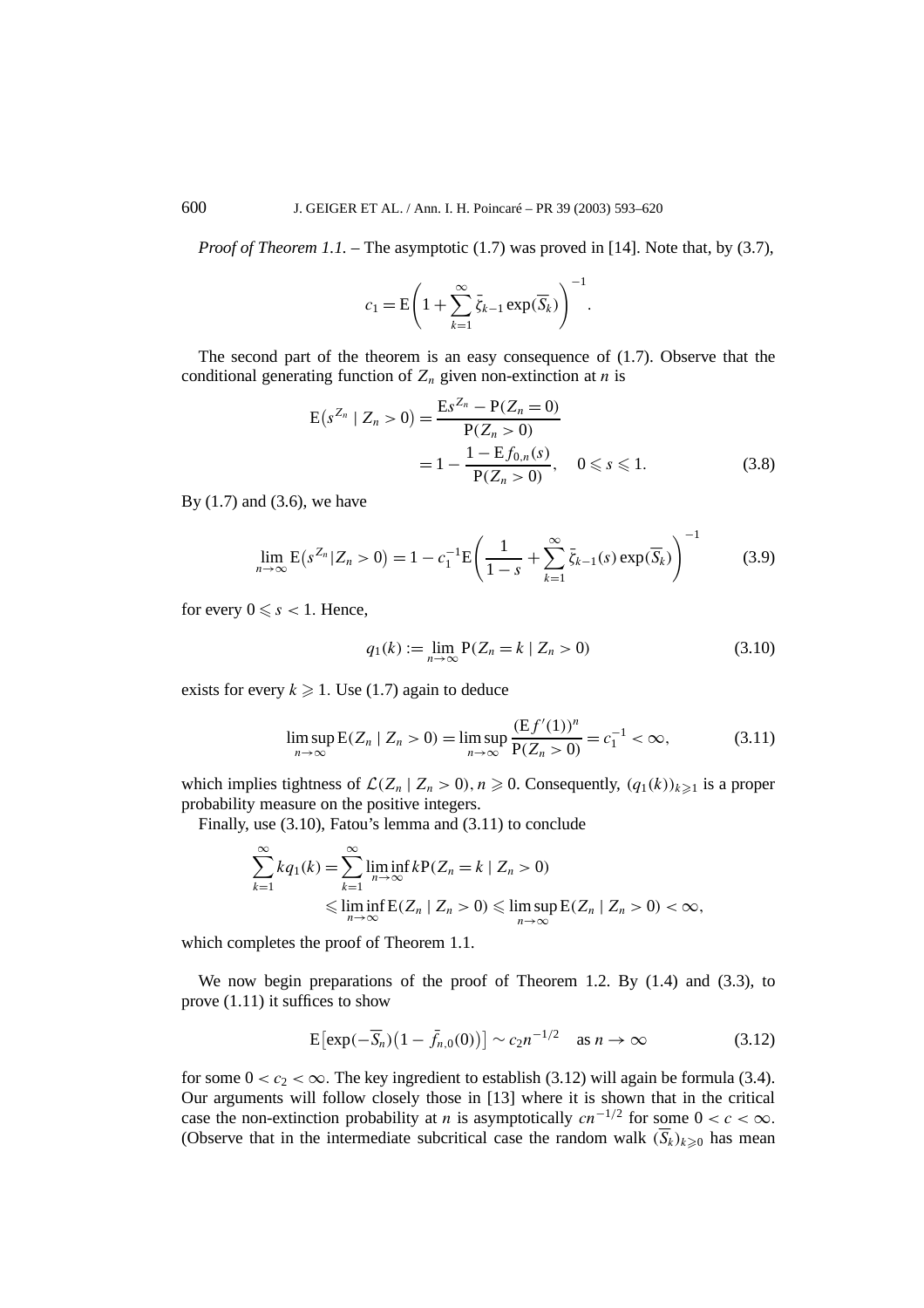zero. In particular, the random quantity in (3.12), resp. (3.4), resembles the nonextinction probability at *n* given the random environment  $\bar{f}_0$ ,  $\bar{f}_1$ ,... However, note the opposite sign of the random walk and the difference in the random coefficients.) The basic idea to prove (3.12) is that only random walk paths  $(\overline{S}_k)_{0\leq k\leq n}$  which have a low maximum  $\overline{M}_n := \max{\{\overline{S}_k: 0 \leq k \leq n\}}$  give a substantial contribution to the expectation in (3.12) (compare (3.4)). To make this intuition precise let  $0 =: \bar{\sigma}_0 < \bar{\sigma}_1 < \bar{\sigma}_2 < \cdots$ denote the strict ascending ladder epochs of the random walk  $(\overline{S}_k)_{k \geq 0}$ ,

$$
\bar{\sigma}_{j+1} := \min\{k > \bar{\sigma}_j \colon \overline{S}_k > \overline{S}_{\bar{\sigma}_j}\}, \quad j \geq 0,
$$

and let

$$
h(x) := \sum_{j=0}^{\infty} P(\overline{S}_{\overline{\sigma}_j} \leqslant x), \quad x \in \mathbb{R}.
$$

The renewal function *h* is harmonic for the random walk  $(-\overline{S}_k)_{k\geq0}$  (see [6]; and Chapter 12 in [10] for background material on fluctuation theory of random walks), i.e., if  $\overline{X} \stackrel{d}{=} \log \overline{f}'(1)$ , then

$$
h(x) = \mathbb{E}h(x - \overline{X}), \quad x \ge 0. \tag{3.13}
$$

By (1.9), the random walk  $(\overline{S}_k)_{k\geq0}$  has mean zero. The first part of assumption (1.10) and relation (3.1) imply that the walk has positive finite variance,

$$
0 < E\overline{X}^2 = E\log^2 \overline{f}'(1) = \left(Ef'(1)\right)^{-1} E\left[f'(1)\log^2 f'(1)\right] < \infty.
$$

Hence,  $h(x) \sim cx$  as  $x \to \infty$  for some  $c > 0$  by the elementary renewal theorem.

The probability that the random walk path  $(\overline{S}_k)_{0 \leq k \leq n}$  stays below *x* decays as  $n^{-1/2}$ . More precisely, if we write  $\bar{m}_n(x) := P(\bar{M}_n \leq x)$  then there exist positive finite constants *c*' and *c*'' such that (see Theorem A in [17]), as  $n \to \infty$ ,

$$
\bar{m}_n(x) \sim c'h(x)n^{-1/2}, \quad x \ge 0; \tag{3.14}
$$

$$
\bar{m}_n(x) \leq c'' h(x) n^{-1/2}, \quad x \geq 0, \ n \geq 1. \tag{3.15}
$$

The asymptotic behavior of the initial piece of the sequence  $(\bar{f}_k)_{k\geqslant0}$ , given the associated random walk has a low maximum until *n*, is described by the following lemma.

LEMMA  $3.1. - Let x \geq 0$  and suppose that

E log 
$$
\bar{f}'(1) = 0
$$
,  $0 < E \log^2 \bar{f}'(1) < \infty$ . (3.16)

*Then,*

$$
\lim_{n \to \infty} \mathcal{E}(\psi(\bar{f}_0, \dots, \bar{f}_{k-1}) | \bar{M}_n \leq x)
$$
  
=  $h(x)^{-1} \mathcal{E}[\psi(\bar{f}_0, \dots, \bar{f}_{k-1}) h(x - \overline{S}_k); \bar{M}_k \leq x]$  (3.17)

*for every bounded measurable function*  $\psi$  *on*  $\Delta^k$ ,  $k \geqslant 1$ .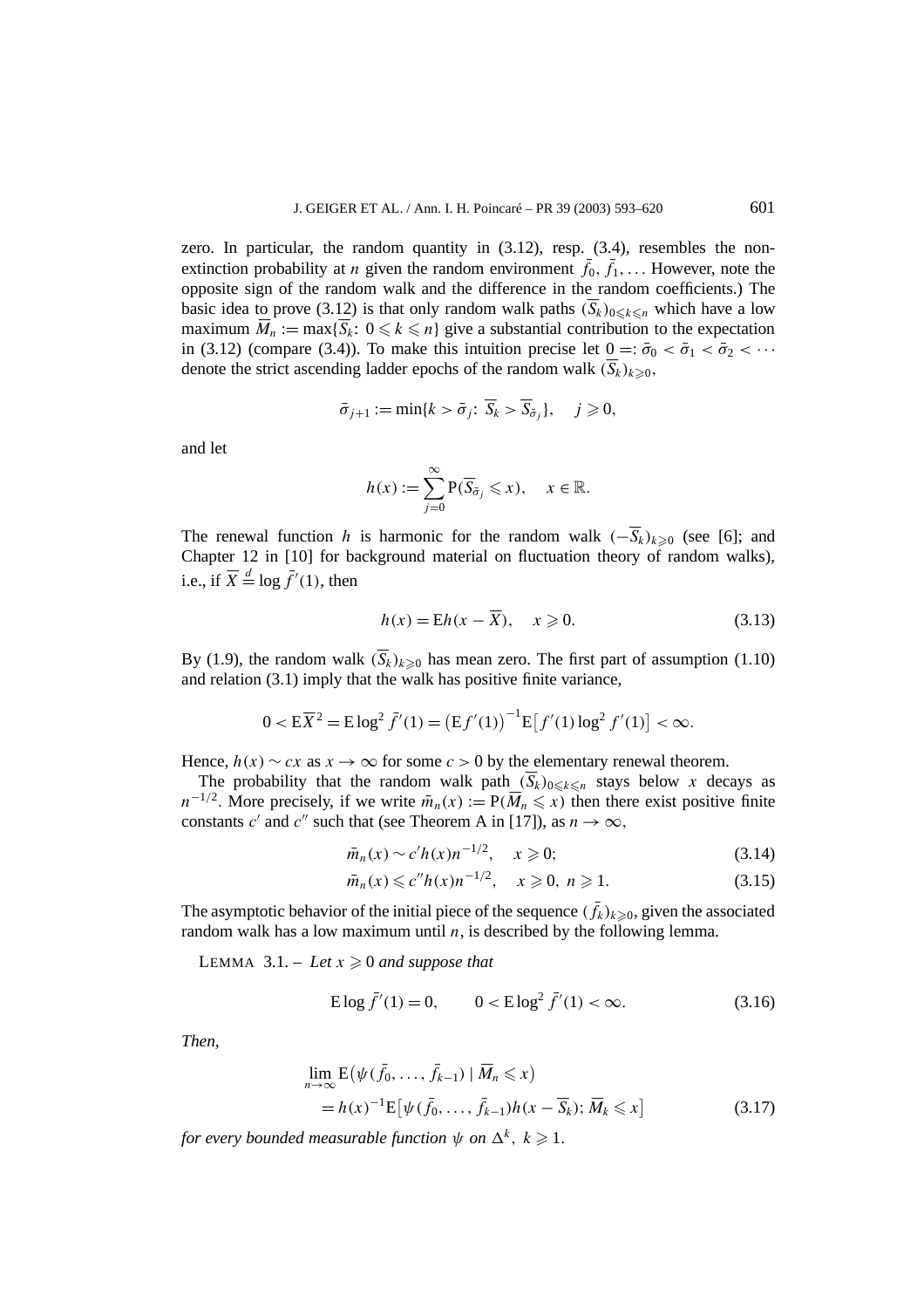*Proof.* – Fix  $x \ge 0$  and let  $1 \le k \le n$ . With no loss of generality we assume  $0 \le \psi \le 1$ . Conditioning on  $\bar{f}_0, \ldots, \bar{f}_{k-1}$  shows that

$$
E[\psi(\bar{f}_0,\ldots,\bar{f}_{k-1});\overline{M}_n\leqslant x]
$$
  
= 
$$
E[\psi(\bar{f}_0,\ldots,\bar{f}_{k-1})\bar{m}_{n-k}(x-\overline{S}_k);\overline{M}_k\leqslant x].
$$
 (3.18)

By Fatou's lemma and (3.14),

$$
\liminf_{n \to \infty} E(\psi(\bar{f}_0, \dots, \bar{f}_{k-1}) | \bar{M}_n \le x)
$$
\n
$$
\ge E\left[\psi(\bar{f}_0, \dots, \bar{f}_{k-1}) \liminf_{n \to \infty} \frac{\bar{m}_{n-k}(x - \overline{S}_k)}{\bar{m}_n(x)}; \bar{M}_k \le x\right]
$$
\n
$$
= h(x)^{-1} E\left[\psi(\bar{f}_0, \dots, \bar{f}_{k-1}) h(x - \overline{S}_k); \bar{M}_k \le x\right].
$$
\n(3.19)

Replacing  $\psi$  by  $1 - \psi$  in (3.19) gives (3.17).

From (3.13) and the fact that  $h(x) = 0$  for  $x < 0$  we see that

$$
h(x)^{-1} \mathbf{E}[h(x - \overline{S}_k); \overline{M}_k \leq x] = 1
$$

for every  $x \ge 0$  and  $k \in \mathbb{N}$ . Hence, for each  $x \ge 0$ , the right-hand side of (3.17) in particular specifies a probability measure  $\mathcal{L}_x$  on  $\Delta^{\mathbb{N}} := \{(f_0, f_1, \ldots): f_i \in \Delta\}$ . We write  $(f_k)_{k\geqslant 0}$  for a sequence of random generating functions with distribution  $\mathcal{L}_x$  and denote expectation with respect to  $\mathcal{L}_x$  by  $E_x$ , i.e.,

$$
E_x \psi(\tilde{f}_0, \dots, \tilde{f}_{k-1}) = h(x)^{-1} E[\psi(\tilde{f}_0, \dots, \tilde{f}_{k-1}) h(x - \overline{S}_k); \overline{M}_k \le x]
$$
(3.20)

for every non-negative measurable function  $\psi$  on  $\Delta^k$ ,  $k \geq 1$ . We remark that, for each  $x \ge 0$ , the process  $(\tilde{Y}_k)_{k\ge 0}$  with increments  $\tilde{Y}_{k+1} - \tilde{Y}_k := -\log \tilde{f}_k'(1), k \ge 0$ , is a timehomogeneous Markov chain under  $\mathcal{L}_x$ . If we choose the initial distribution  $\mathcal{L}_x(Y_0)$  to be  $\delta_x$ , then the chain has state space  $[0, \infty)$  and its transition kernel does not depend on *x*.

Our next lemma describes the limit of the conditional expectation of the quantity of interest in (3.4) given the event that the random walk path  $(\overline{S_k})_{k\geq 0}$  stays below x until some time in the near future. For  $x \ge 0$  and  $0 \le s < 1$  let (compare (2.6) and (3.4))

$$
\beta(x, s) := \lim_{n \to \infty} \mathbb{E}_x \left[ \exp(\widetilde{Y}_n - x) \left( 1 - \widetilde{f}_{n,0}(s) \right) \right]
$$

$$
= \mathbb{E}_x \left( \frac{1}{1 - s} + \sum_{k=1}^{\infty} \widetilde{\xi}_{k-1}(s) \exp(x - \widetilde{Y}_k) \right)^{-1}
$$
(3.21)

and let  $\lfloor r \rfloor$  denote the integer part of  $r \in \mathbb{R}_0^+$ .

LEMMA 3.2. – *Assume* (3.16) *and suppose*

$$
E\left[\left(1 + \log^{-} \bar{f}'(1)\right) \frac{\bar{f}''(1)}{\bar{f}'(1)}\right] < \infty. \tag{3.22}
$$

*Then, for every*  $x \ge 0$  *and*  $0 \le s < 1$ *, and any*  $\rho > 1$ *,* 

$$
\lim_{n \to \infty} \mathbf{E} \left( \exp(-\overline{S}_n) \left( 1 - \overline{f}_{n,0}(s) \right) \mid \overline{M}_{\lfloor \rho n \rfloor} \leqslant x \right) = \beta(x, s). \tag{3.23}
$$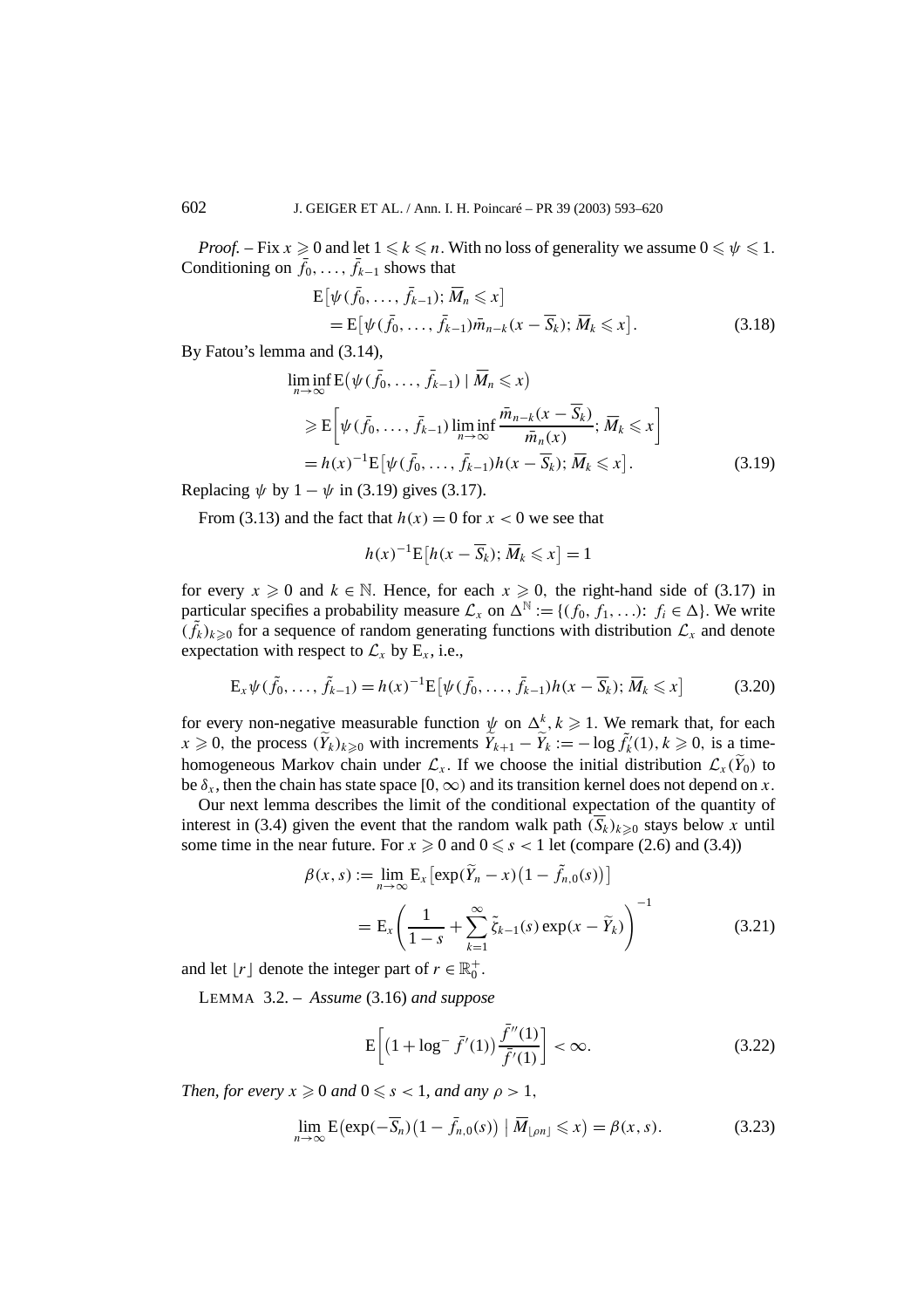*Proof.* – Fix  $x \ge 0$ ,  $0 \le s < 1$  and  $\rho > 1$ . By (3.4),

$$
\exp(-\overline{S}_n)(1-\overline{f}_{n,0}(s)) = \left(\frac{1}{1-s} + \sum_{k=1}^n \overline{\zeta}_{k-1}(s) \exp(\overline{S}_k)\right)^{-1} \leq 1-s.
$$

Hence, by Lemma 3.1, (3.20) and (3.21),

$$
\lim_{m \to \infty} \lim_{n \to \infty} E(\exp(-\overline{S}_m)(1 - \overline{f}_{m,0}(s)) | \overline{M}_{\lfloor \rho n \rfloor} \le x)
$$
  
= 
$$
E_x \left( \frac{1}{1 - s} + \sum_{k=1}^{\infty} \tilde{\zeta}_{k-1}(s) \exp(x - \widetilde{Y}_k) \right)^{-1} = \beta(x, s).
$$
 (3.24)

Now let  $1 \le m \le n$ . Use first  $a^{-1} - b^{-1} \le b - a$  for  $1 \le a \le b$  and relation (3.18), and then  $(3.14)$ ,  $(3.15)$  and  $(3.20)$  to estimate

$$
E(\exp(-\overline{S}_{m})(1-\overline{f}_{m,0}(s)) - \exp(-\overline{S}_{n})(1-\overline{f}_{n,0}(s)) | \overline{M}_{\lfloor \rho n \rfloor} \leq x)
$$
  
\n
$$
\leq E\left(\sum_{k=m+1}^{n} \overline{\zeta}_{k-1}(s) \exp(\overline{S}_{k}) | \overline{M}_{\lfloor \rho n \rfloor} \leq x\right)
$$
  
\n
$$
= \frac{1}{\overline{n}_{\lfloor \rho n \rfloor}(x)} E\left[\sum_{k=m+1}^{n} \overline{\zeta}_{k-1}(s) \exp(\overline{S}_{k}) \overline{n}_{\lfloor \rho n \rfloor - n}(x - \overline{S}_{n}); \overline{M}_{n} \leq x\right]
$$
  
\n
$$
\leq \overline{c}\left(\frac{\rho}{\rho - 1}\right)^{1/2} h(x)^{-1} E\left[\sum_{k=m+1}^{n} \overline{\zeta}_{k-1}(s) \exp(\overline{S}_{k}) h(x - \overline{S}_{n}); \overline{M}_{n} \leq x\right]
$$
  
\n
$$
= \overline{c}\left(\frac{\rho}{\rho - 1}\right)^{1/2} E_{x}\left(\sum_{k=m+1}^{n} \overline{\zeta}_{k-1}(s) \exp(x - \widetilde{Y}_{k})\right)
$$
(3.25)

for some finite constant  $\bar{c}$ . In view of (3.24) assertion (3.23) will follow if we show that the right-hand side of (3.25) tends to 0 as first *n* and then *m* goes to  $\infty$ . Now recall from Lemma 2.2 that

$$
\sup_{0 \le s < 1} \tilde{\zeta}_k(s) \le \sup_{0 \le s < 1} \tilde{g}_k(s) \le \frac{\tilde{f}_k''(1)}{\tilde{f}_k'(1)^2} =: \tilde{\eta}_k, \quad k \ge 0. \tag{3.26}
$$

Hence, to complete the proof of (3.23) it suffices to verify the claim of the following lemma.  $\square$ 

LEMMA 3.3. – Assume (3.16) and (3.22). Then, for every  $x \ge 0$ ,

$$
E_x \left( \sum_{k=1}^{\infty} \tilde{\eta}_{k-1} \exp(-\tilde{Y}_k) \right) < \infty. \tag{3.27}
$$

*Proof.* – Fix  $x \ge 0$  and let  $k \ge 1$ . By (3.20),

$$
\exp(x)\mathbf{E}_x\big[\tilde{\eta}_{k-1}\exp(-\tilde{Y}_k)\big] = h(x)^{-1}\mathbf{E}\big[\bar{\eta}_{k-1}\exp(\overline{S}_k)h(x-\overline{S}_k);\,\overline{M}_k\leq x\big].\tag{3.28}
$$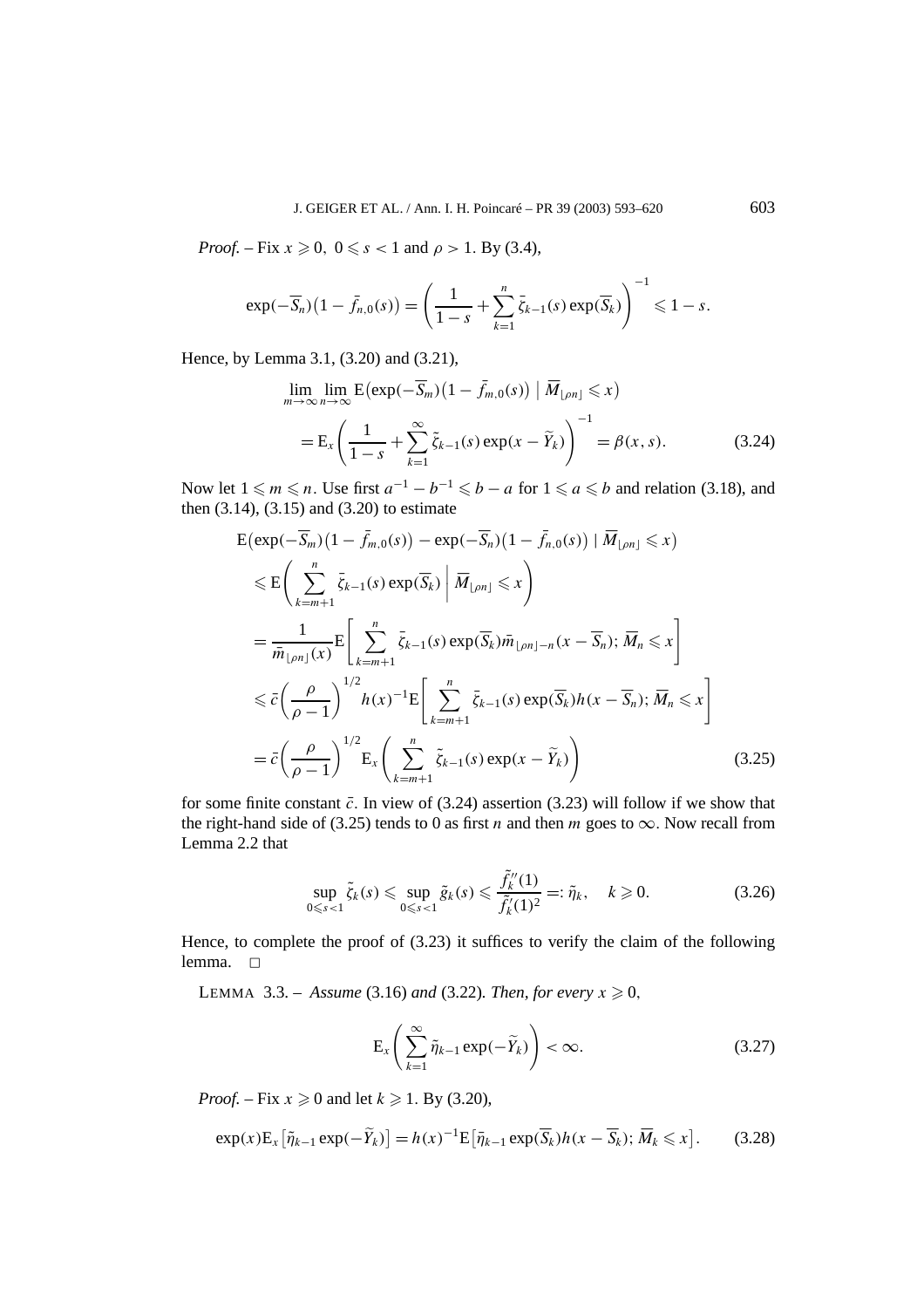The fact that the renewal process  $(\overline{S}_{\overline{\sigma}})_{i\geq0}$  is zero delayed implies  $h(x) - h(y) \leq$  $h(x - y)$  for every  $x, y \ge 0$ . Hence, by the elementary renewal theorem,

$$
h(x) - h(y) \leq c(1 + (x - y)^+)
$$

for some  $1 \leq c < \infty$ . Plugging this estimate into (3.28) gives

$$
\exp(x)\mathbf{E}_{x}\left[\tilde{\eta}_{k-1}\exp(-\tilde{Y}_{k})\right] \leq h(x)^{-1}\mathbf{E}\left[\bar{\eta}_{k-1}\exp(\overline{S}_{k})(h(x-\overline{S}_{k-1})+c(1+\overline{X}_{k}^{-}))\right];\overline{M}_{k}\leq x] \leq 2ch(x)^{-1}\mathbf{E}\left[\bar{\eta}_{k-1}\exp(\overline{S}_{k})h(x-\overline{S}_{k-1})(1+\overline{X}_{k}^{-})\right];\overline{M}_{k-1}\leq x\right],
$$
(3.29)

where for the second inequality recall that  $c \geq 1$  and  $h(y) \geq 1$  for  $y \geq 0$ . Using first the independence of the  $\bar{f}_k$  and then (3.20) we obtain

$$
\exp(x)\mathbf{E}_{x}\left[\tilde{\eta}_{k-1}\exp(-\tilde{Y}_{k})\right] \leq 2c\mathbf{E}\left[\bar{\eta}_{k-1}\exp(\overline{X}_{k})(1+\overline{X}_{k}^{-})\right]h(x)^{-1}\mathbf{E}\left[\exp(\overline{S}_{k-1})h(x-\overline{S}_{k-1});\,\overline{M}_{k-1}\leq x\right] = 2c\exp(x)\mathbf{E}\left[\bar{\eta}_{0}\bar{f}_{0}'(1)(1+\log^{-}f_{0}'(1))\right]\mathbf{E}_{x}\left[\exp(-\widetilde{Y}_{k-1})\right].
$$

The first expectation being finite by assumption (3.22), assertion (3.27) follows from Lemma 3.1 in [13] (they use notation  $\hat{E}_x \exp(-S_k)$  for  $E_x[\exp(x - Y_k)]$ ). Hence, we have established Lemmas 3.3 and 3.2.

LEMMA 3.4. – Assume (3.16) and (3.22). Then, for every  $x \ge 0$  and  $0 \le s < 1$ ,

$$
\lim_{n \to \infty} n^{1/2} \mathbf{E} \left[ \exp(-\overline{S}_n) \left( 1 - \overline{f}_{n,0}(s) \right); \overline{M}_n \leq x \right] = c'h(x)\beta(x,s). \tag{3.30}
$$

*Proof.* – Fix  $x \ge 0$  and  $0 \le s < 1$ . By Lemma 3.2 and the asymptotic (3.14) we have

$$
\lim_{n \to \infty} n^{1/2} \mathbb{E} \left[ \exp(-\overline{S}_n) \left( 1 - \bar{f}_{n,0}(s) \right); \, \overline{M}_{\lfloor \rho n \rfloor} \leq x \right] = c' h(x) \beta(x, s) \rho^{-1/2}
$$
 (3.31)

for any  $\rho > 1$ . To get rid of  $\rho$  recall from (2.5) that the integrand is bounded by 1. Hence,

$$
\limsup_{n \to \infty} n^{1/2} \mathbf{E} \left[ \exp(-\overline{S}_n) \left( 1 - \overline{f}_{n,0}(s) \right); \overline{M}_n \leq x < \overline{M}_{\lfloor \rho n \rfloor} \right] \leq \limsup_{n \to \infty} n^{1/2} \left( \overline{m}_n(x) - \overline{m}_{\lfloor \rho n \rfloor}(x) \right) = c'h(x) \left( 1 - \rho^{-1/2} \right),\tag{3.32}
$$

where the last equality again follows from (3.14). Letting  $\rho$  tend to 1 in (3.31) and (3.32), respectively, establishes the claim of Lemma 3.4.

Note that identity (3.30) shows that

$$
h(x)\beta(x, s) \text{ increases with } x \text{ for every } 0 \leq s < 1. \tag{3.33}
$$

Our final lemma in this section makes precise the statement that only random walks with a very low maximum give a substantial contribution to the expectation in  $(3.12)$ .

**LEMMA** 3.5. – *Assume* (3.16) *and* (3.22)*. Then, for every*  $0 \le s \le 1$ *,* 

$$
\lim_{x \to \infty} \limsup_{n \to \infty} n^{1/2} \mathbb{E} \left[ \exp(-\overline{S}_n) \left(1 - \overline{f}_{n,0}(s)\right); \overline{M}_n > x \right] = 0. \tag{3.34}
$$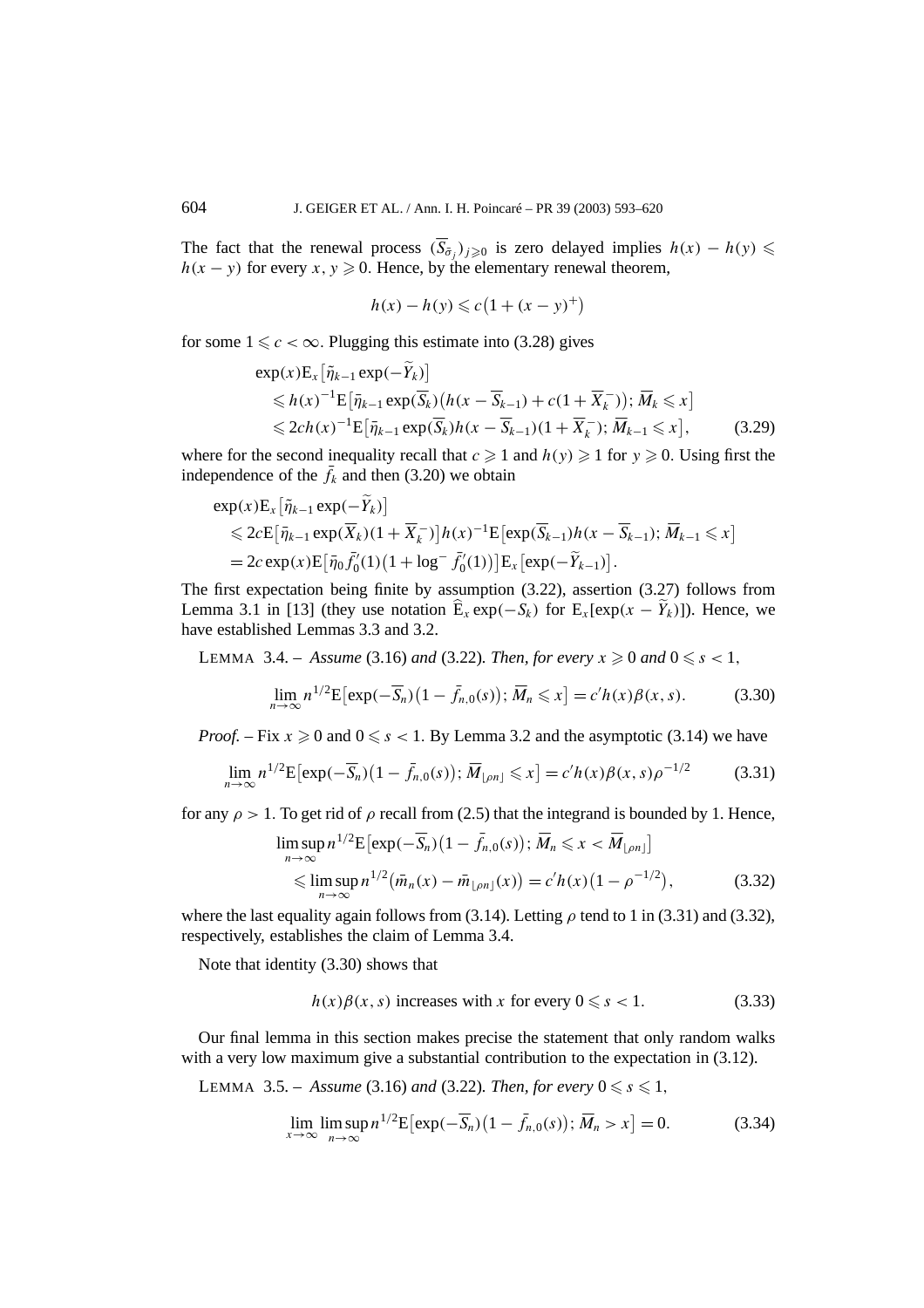*Proof.* – Fix  $0 \le s \le 1$  and let  $x \ge 0$ . By Lemma 2.3,

$$
\exp(-\overline{S}_n)(1-\overline{f}_{n,0}(s)) = \min_{0 \le k \le n} \exp(-\overline{S}_k)(1-\overline{f}_{k,0}(s))
$$
  
\$\le \min\_{0 \le k \le n} \exp(-\overline{S}\_k) = \exp(-\overline{M}\_n).

Consequently,

$$
\begin{aligned} \mathcal{E}[\exp(-\overline{S}_n)(1-\overline{f}_{n,0}(s)); \overline{M}_n > x] &\leq \mathcal{E}[\exp(-\overline{M}_n); \overline{M}_n > x] \\ &\leq \sum_{k \geq |x|} \exp(-k) \mathcal{P}(k < \overline{M}_n \leq k+1) \\ &\leq \sum_{k \geq |x|} \exp(-k) \overline{m}_n(k+1). \end{aligned}
$$

Now use (3.15) to deduce

$$
\limsup_{n\to\infty} n^{1/2} \mathbb{E} \big[ \exp(-\overline{S}_n) \big(1-\overline{f}_{n,0}(s)\big); \, \overline{M}_n > x \big] \leqslant c'' \sum_{k \geqslant \lfloor x \rfloor} \exp(-k) h(k+1).
$$

Since the renewal function *h* grows only linearly, the claim of the lemma follows as  $x \rightarrow \infty$ .

*Proof of Theorem 1.2.* – Recall from (3.12) that to prove (1.11) it suffices to show that

$$
c_2 := \lim_{n \to \infty} n^{1/2} \mathbb{E} \left[ \exp(-\overline{S}_n) \left( 1 - \overline{f}_{n,0}(0) \right) \right]
$$

is positive and finite. Relation (3.1) shows that under the assumptions of Theorem 1.2 conditions (3.16) and (3.22) are satisfied. Hence, we may apply Lemmas 3.4 and 3.5 to conclude

$$
\lim_{n \to \infty} n^{1/2} \mathbf{E} \left[ \exp(-\overline{S}_n) \left( 1 - \overline{f}_{n,0}(s) \right) \right]
$$
\n
$$
= \lim_{x \to \infty} \lim_{n \to \infty} n^{1/2} \mathbf{E} \left[ \exp(-\overline{S}_n) \left( 1 - \overline{f}_{n,0}(s) \right) ; \overline{M}_n \leq x \right]
$$
\n
$$
= c' \lim_{x \to \infty} h(x) \beta(x, s) \tag{3.35}
$$

for every  $0 \le s < 1$ . Recalling the representation of  $\beta(x, s)$  in (3.21) we see from (3.26) and Lemma 3.3 that  $\beta(x, s) > 0$  for every  $x \ge 0$  and  $0 \le s < 1$ . Using the monotonicity (3.33) we see that

$$
\lim_{x \to \infty} h(x)\beta(x, s) > 0
$$

for every  $0 \le s < 1$ . Finally, note that Lemma 3.4 implies

$$
\lim_{n \to \infty} n^{1/2} \mathbf{E} \left[ \exp(-\overline{S}_n) \left( 1 - \overline{f}_{n,0}(s) \right) \right]
$$
  
\$\leq c'h(x)\beta(x, s) + \limsup\_{n \to \infty} n^{1/2} \mathbf{E} \left[ \exp(-\overline{S}\_n) \left( 1 - \overline{f}\_{n,0}(s) \right); \overline{M}\_n > x \right]

for every  $x \ge 0$  and  $0 \le s < 1$ . Application of Lemma 3.5 shows that  $c_2$  is finite which completes our proof of the first part of Theorem 1.2.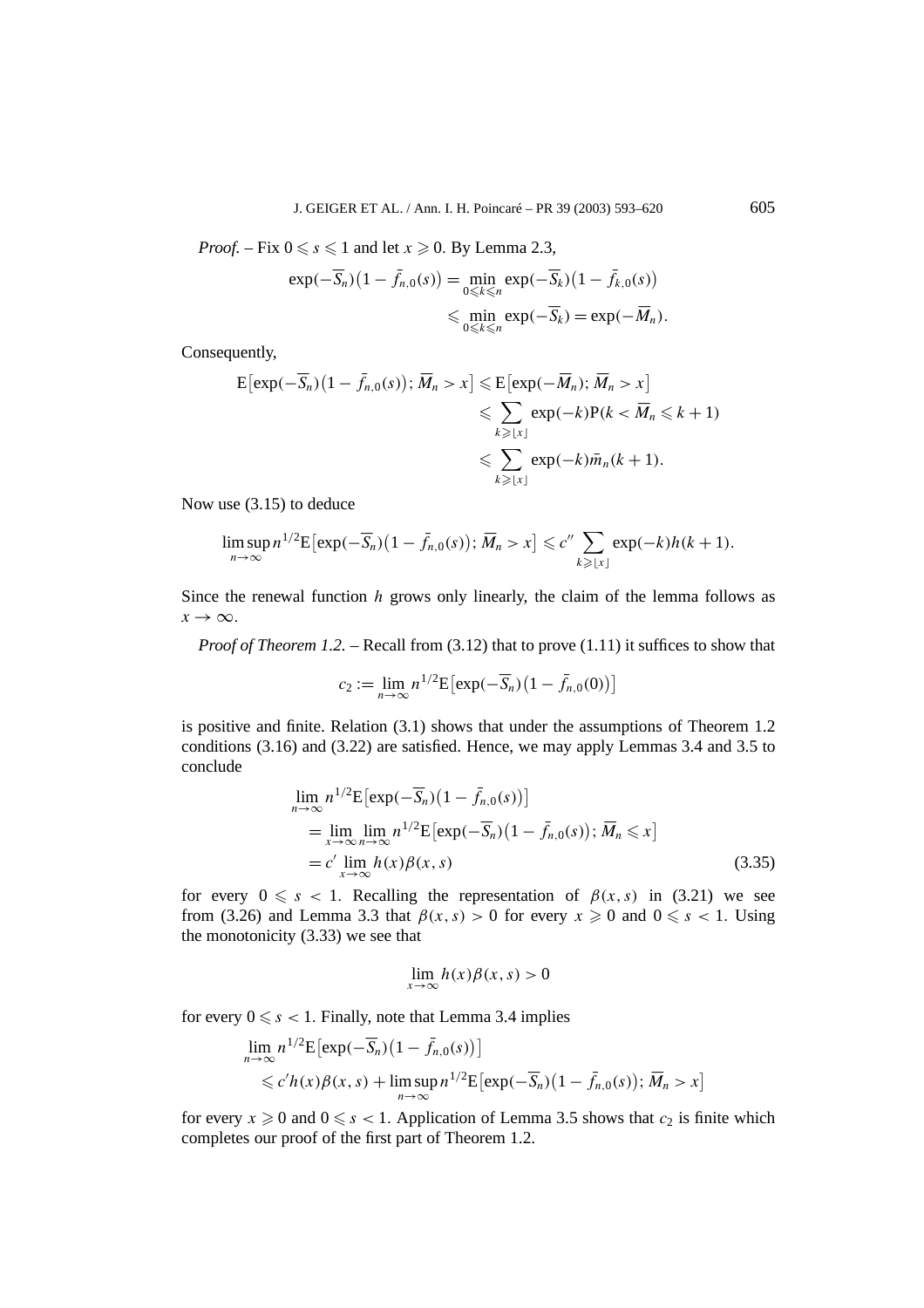For the second part observe that (recall (3.3), (3.8) and (3.35), and use exchangeability of the  $f_i$ )

$$
\lim_{n \to \infty} E(s^{Z_n} | Z_n > 0) = 1 - \lim_{n \to \infty} \frac{E[\exp(-\overline{S}_n)(1 - \overline{f}_{n,0}(s))]}{E[\exp(-\overline{S}_n)(1 - \overline{f}_{n,0}(0))]}
$$
  
= 1 -  $\lim_{x \to \infty} \frac{\beta(x, s)}{\beta(x, 0)}$ 

for every  $0 \leq s < 1$ . Hence,

$$
q_2(k) := \lim_{n \to \infty} P(Z_n = k \mid Z_n > 0)
$$
 exists

for each  $k \geqslant 1$ .

We finally have to verify that the  $q_2(k)$  sum to one. By (1.11), proving tightness of  $\mathcal{L}(Z_n | Z_n > 0)$  amounts to show that

$$
\lim_{x \to \infty} \lim_{n \to \infty} \sup n^{1/2} (Ef'(1))^{-n} P(Z_n \ge x) = 0.
$$
 (3.36)

For  $x \geqslant 0$  and  $n \geqslant 1$  let

$$
J_{n,x}(f_0,\ldots,f_{n-1}):=P(Z_n\geq x\mid f_0,f_1,\ldots).
$$

By exchangeability of the  $f_i$  and identity (1.4) we have

$$
P(Z_n \ge x) = E[J_{n,x}(f_{n-1},..., f_0)]
$$
  
\$\le E[J\_{n,x}(f\_{n-1},..., f\_0); M\_n \le x^{1/2}] + E[1 - f\_{n,0}(0); M\_n > x^{1/2}]. (3.37)

For the first term on the right-hand side of (3.37) first use Chebyshev's inequality and then  $(3.2)$  and  $(3.15)$  to deduce

$$
E[J_{n,x}(f_{n-1},...,f_0); M_n \leq x^{1/2}] \leq x^{-1} E[\exp(S_n); M_n \leq x^{1/2}]
$$
  
=  $x^{-1} (Ef'(1))^n P(\overline{M}_n \leq x^{1/2})$   
 $\leq c'' x^{-1} h(x^{1/2}) n^{-1/2} (Ef'(1))^n.$  (3.38)

Since *h* grows linearly, we have

$$
\lim_{x \to \infty} \limsup_{n \to \infty} n^{1/2} (Ef'(1))^{-n} E[J_{n,x}(f_{n-1}, \dots f_0); M_n \leq x^{1/2}] = 0.
$$
 (3.39)

For the second term on the right-hand side of (3.37) use relation (3.2) to obtain

$$
E[1 - f_{n,0}(0); M_n > x^{1/2}] = (Ef'(1))^n E[exp(-\overline{S}_n)(1 - \overline{f}_{n,0}(0)); \overline{M}_n > x^{1/2}].
$$

Application of Lemma 3.5 gives

$$
\lim_{x \to \infty} \limsup_{n \to \infty} n^{1/2} (Ef'(1))^{-n} E[1 - f_{n,0}(0); M_n > x^{1/2}] = 0.
$$
 (3.40)

Combining (3.39) and (3.40) with (3.37) yields (3.36) completing our proof of Theorem 1.2.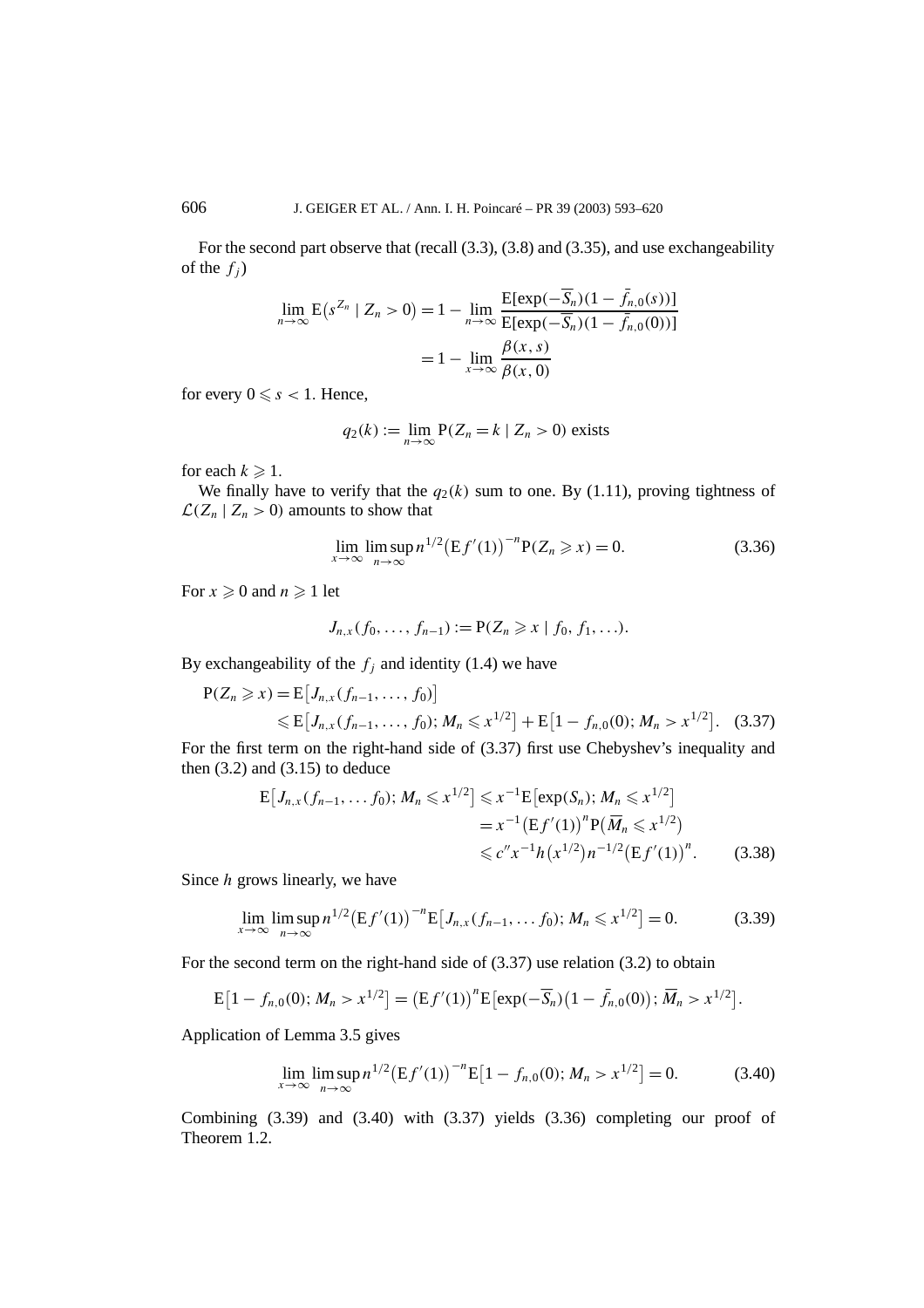#### **4. The weakly subcritical case**

In the weakly subcritical case the transformation which led to formula (3.7) is no longer helpful. Instead our analysis starts from the representation of the conditional generating function of  $Z_n$  in (2.2). Our proof of Theorem 1.3 will be similar to the proof of Theorem 1.2 in that the basic idea is that only random walk paths  $(-S_k)_{0 \leq k \leq n}$ with a low maximum contribute substantially to the expectation. However, there is one essential difference. In Section 3 we dealt with the mean zero random walk  $(\overline{S}_k)_{k\geq0}$ conditioned to stay below some given level  $x$  until time  $n$ . In this case the state at  $n$  of the conditioned random walk is of order  $n^{1/2}$ . In terms of the branching process this behavior of the conditioned random walk path has the following interpretation: In a favorable environment the population will not get extinct once it has survived a dangerous initial period. In the weakly subcritical case we study the negative drift random walk  $(S_k)_{k\geq 0}$ . Here, at time *n*, the random walk path conditioned to stay above  $-x$  returns to the vicinity of  $-x$  (see Lemma 4.2 below for the precise statement). This means that in a favorable environment a population having survived the starting period might get extinct in the final generations prior to *n*, even though it has been very large in the meantime. This makes the analysis more involved.

We begin with recalling some facts about random walks with negative drift conditioned to stay positive (see [6,15,20]). We remark that in what follows next the fact that the random walk  $(S_k)_{k\geq0}$  has an interpretation in terms of the branching process is of no importance.

Let  $\varphi$  be the moment generating function of  $X = \log f'(1)$ ,

$$
\varphi(\theta) := \text{Exp}(\theta X) = \text{E} f'(1)^{\theta}, \quad \theta \in \mathbb{R}.
$$

Note that assumptions (1.13) and (1.14) from Theorem 1.3 imply

$$
\varphi'(0) = \mathbf{E}X < 0. \tag{4.1}
$$

$$
\varphi(\theta) < \infty \quad \text{for } 0 \leq \theta \leq 1. \tag{4.2}
$$

$$
\varphi'(\alpha) = 0 \quad \text{for some } 0 < \alpha < 1. \tag{4.3}
$$

The distribution of *X* is not supported by any non-centered lattice. (4.4)

We introduce the random walk  $(S_k^*)_{k \geq 0}$  started at 0 which plays the role of  $(\overline{S_k})_{k \geq 0}$  from the previous section. The increments  $X_{k+1}^* = S_{k+1}^* - S_k^*$ ,  $k \ge 0$ , of this random walk have distribution

$$
P(X^* \in dx) = \gamma^{-1} \exp(\alpha x) P(X \in dx), \tag{4.5}
$$

where  $\gamma := \varphi(\alpha)$ . We note that  $X^*$  has finite absolute moments of all orders and that

$$
EX^* = \gamma^{-1} \varphi'(\alpha) = 0, \qquad 0 < EX^{*2} = \gamma^{-1} \varphi''(\alpha). \tag{4.6}
$$

We introduce the following two renewal functions associated with the random walk  $(S_k^*)_{k≥0}$ . For *x* ∈ ℝ let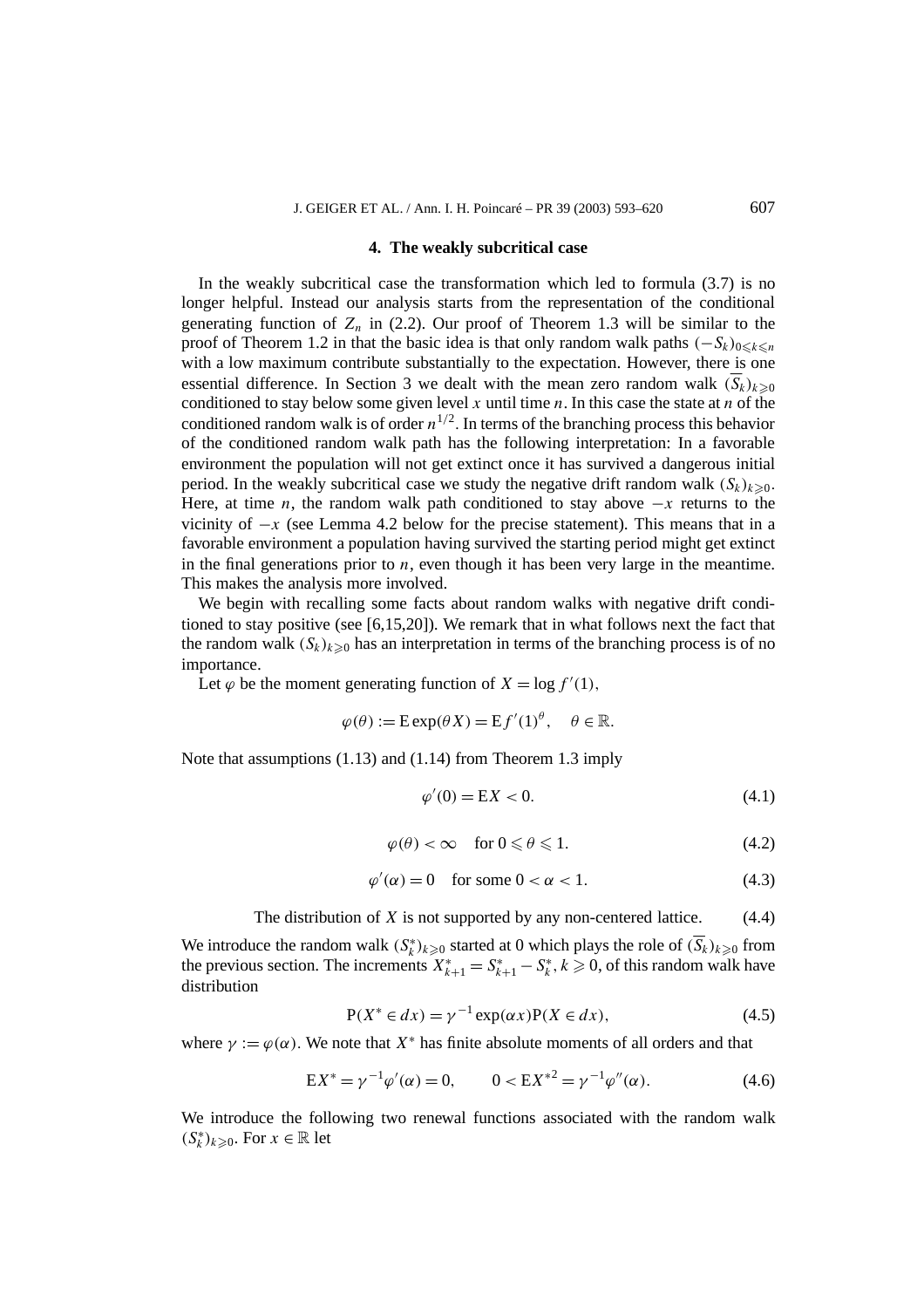608 J. GEIGER ET AL. / Ann. I. H. Poincaré – PR 39 (2003) 593–620

$$
u(x) := \sum_{i=0}^{\infty} P(S_{\tau_i^*}^* \ge -x) \quad \text{and} \quad v(x) := \sum_{j=0}^{\infty} P(S_{\sigma_j^*}^* \le x), \tag{4.7}
$$

where  $0 =: \tau_0^* < \tau_1^* < \tau_2^* < \cdots$  are the strict descending ladder epochs of the random walk  $(S_k^*)_{k \geqslant 0}$ ,

$$
\tau_{i+1}^* := \min\{n > \tau_i^* \colon S_n^* < S_{\tau_i^*}^*\}, \quad i \geq 0,
$$

and  $0 =: \sigma_0^* < \sigma_1^* < \sigma_2^* < \cdots$  are the strict ascending ladder epochs of  $(S_k^*)_{k \geq 0}$ 

$$
\sigma_{j+1}^* := \min\{n > \sigma_j^* \colon S_n^* > S_{\sigma_j^*}^*\}, \quad j \geq 0.
$$

Note that  $u(x) = v(x) = 0$ , if  $x < 0$ , and  $u(x)$ ,  $v(x) \ge 1$ , else. Under our assumptions both functions grow linearly as  $x \to \infty$ .

Let  $L_n := \min\{S_k: 0 \leq k \leq n\}, n \geq 0$ , denote the successive minima of the original random walk  $(S_k)_{k\geq 0}$ . The following result provides the analogues of (3.14) and (3.15).

LEMMA 4.1. – Let conditions (4.1)–(4.4) be satisfied. Then, as  $n \to \infty$ ,

$$
P(L_n \ge -x) \sim c \exp(\alpha x) u(x) n^{-3/2} \gamma^n, \quad x \ge 0,
$$
\n(4.8)

*for some*  $0 < c < \infty$ *.* 

*Moreover, for each*  $\theta > \alpha$  *there is a finite constant*  $c_{\theta} > 0$  *such that* 

$$
P(L_n \ge -x) \le c_\theta \exp(\theta x) n^{-3/2} \gamma^n, \quad x \ge 0, n \ge 1. \tag{4.9}
$$

*Remark*. – If the distribution of  $X = \log f'(1)$  is supported by a lattice with maximal span  $\lambda$ , then (4.8) holds for every  $x \in \lambda \mathbb{Z}$ . For convenience, we will assume in the sequel that the distribution of *X* is non-lattice. We note, however, that all our arguments extend to the centered lattice case with only minor changes.

*Proof. –* Assertion (4.8) is the first part of Lemma 7 in [15] which also gives a representation of the constant  $c$  in terms of the renewal function  $v$ . The third part of the same lemma states that, for each  $\theta > \alpha$ ,

$$
E \exp(\theta L_n) \sim c'_{\theta} n^{-3/2} \gamma^n \quad \text{as } n \to \infty \tag{4.10}
$$

for some  $0 < c'_{\theta} < \infty$ . Estimate (4.9) follows from (4.10) by means of Chebyshev's inequality.

The following result (Lemma 8 in [15]) identifies the limiting distribution of the state of the random walk at *n*, if conditioned to stay above level −*x* until time *n.*

LEMMA  $4.2. - Let x \ge 0$  and assume that conditions  $(4.1)$ – $(4.4)$  are satisfied. Then

$$
\lim_{n \to \infty} P(S_n + x \leq z \mid L_n \geq -x) = c_0^{-1} \int_0^z v(y) \exp(-\alpha y) dy, \quad z \geq 0,
$$
 (4.11)

where 
$$
c_0 := \int_{0}^{\infty} v(y) \exp(-\alpha y) dy
$$
.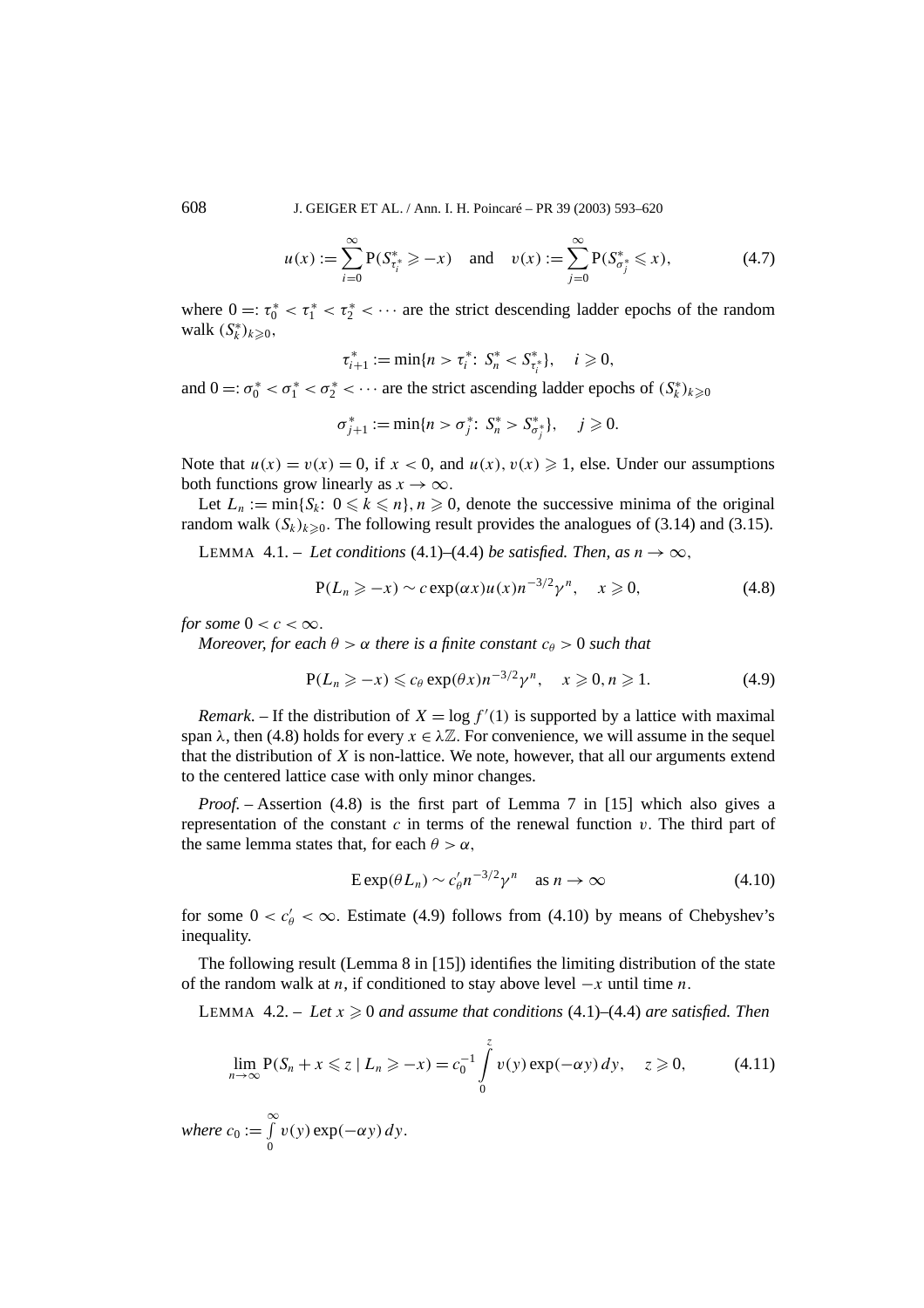We will need more detailed information on the asymptotic behavior of the random walk path  $(S_k)_{0 \leq k \leq n}$  given the event  $\{L_n \geq -x\}$ . A refined description of the path is as follows. The initial and the (time-reversed) final piece of the random walk path shifted by *x* converge in distribution towards independent homogeneous Markov chains on  $[0, \infty)$  (the precise statement is in Proposition 4.3 below).

We first construct the limiting objects. The renewal functions  $u$  and  $v$  are harmonic for the random walks  $(S_k^*)_{k \geq 0}$  and  $(-S_k^*)_{k \geq 0}$ , respectively (see, e.g., Lemma 1 in [15]),

$$
u(x) = Eu(x + X^*), \quad x \ge 0;
$$
 (4.12)

$$
v(x) = Ev(x - X^*), \quad x \ge 0.
$$
 (4.13)

Hence, we can define transition kernels  $Q$  and  $R$  on  $[0, \infty)$  by

$$
Q(y; y + B) := u(y)^{-1} E[u(y + X^*); X^* \in B],
$$
  
\n
$$
R(y; y + B) := v(y)^{-1} E[v(y - X^*); -X^* \in B]
$$

for every  $y \ge 0$  and Borel set  $B \subset [-y, \infty)$ . We introduce two independent Markov chains  $(\hat{Y}_k)_{k\geq0}$  and  $(\check{Y}_k)_{k\geq0}$  with transition kernels *Q* and *R*, respectively. We write  $\mathcal{L}_\pi$ for the laws of the chains when started with initial distribution  $\pi$ . If  $\pi = \delta_x$ , we write  $\mathcal{L}_x$ .

The connection of the laws of  $(\hat{Y}_k)_{k\geqslant0}$  and  $(\check{Y}_k)_{k\geqslant0}$  with those of the random walks  $(S_k^*)_{k \geq 0}$  and  $(S_k)_{k \geq 0}$  is easily verified to be as follows (compare (3.20) and (4.5), and recall that  $S_0^* = S_0 = 0$ : For each  $x \ge 0$ ,

$$
E_x \psi(\hat{Y}_0, ..., \hat{Y}_k)
$$
  
=  $u(x)^{-1} E[\psi(x, x + S_1^*, ..., x + S_k^*)u(x + S_k^*); L_k^* \ge -x]$   
=  $\gamma^{-k} u(x)^{-1} E[\psi(x, x + S_1, ..., x + S_k) \exp(\alpha S_k)u(x + S_k); L_k \ge -x]$  (4.14)

and, letting *ν* denote the distribution on the right-hand side of (4.11),

$$
E_{\nu}\psi(\check{Y}_0,\ldots,\check{Y}_k)
$$
  
=  $E\left[\psi(Y,Y-S_1^*,\ldots,Y-S_k^*)\frac{\nu(Y-S_k^*)}{\nu(Y)};M_k^*\leq Y\right]$   
=  $\gamma^{-k}E\left[\psi(Y,Y-S_1,\ldots,Y-S_k)\exp(\alpha S_k)\frac{\nu(Y-S_k)}{\nu(Y)};M_k\leq Y\right]$  (4.15)

for every non-negative measurable  $\psi$  on  $\mathbb{R}^{k+1}$ ,  $k \geq 0$ . Here, the random variable *Y* in (4.15) is independent of  $(S_k^*)_{k\geqslant0}$  and  $(S_k)_{k\geqslant0}$  with distribution *v*. The random variables  $L_n^*$  and  $M_n^*$ ,  $n \ge 0$ , are the successive minima and maxima of the random walk  $(S_k^*)_{k \ge 0}$ .

The following result is Lemma 10 in [15]. We use  $\Rightarrow$  to denote weak convergence.

PROPOSITION 4.3. – Let  $x \ge 0$  and assume that (4.1)–(4.4) hold. Then, as  $n \to \infty$ ,

$$
\mathcal{L}(S_0 + x, \dots, S_\ell + x; S_n + x, \dots, S_{n-m} + x \mid L_n \ge -x)
$$
\n
$$
\Rightarrow \mathcal{L}_x(\hat{Y}_0, \dots, \hat{Y}_\ell) \otimes \mathcal{L}_v(\check{Y}_0, \dots, \check{Y}_m) \tag{4.16}
$$

*for every*  $\ell, m \geqslant 0$ .

Now recall that the random walk  $(S_k)_{k\geq 0}$  was defined as a functional of the environment sequence  $(f_k)_{k\geqslant0}$ . Hence, one might expect Proposition 4.3 to have a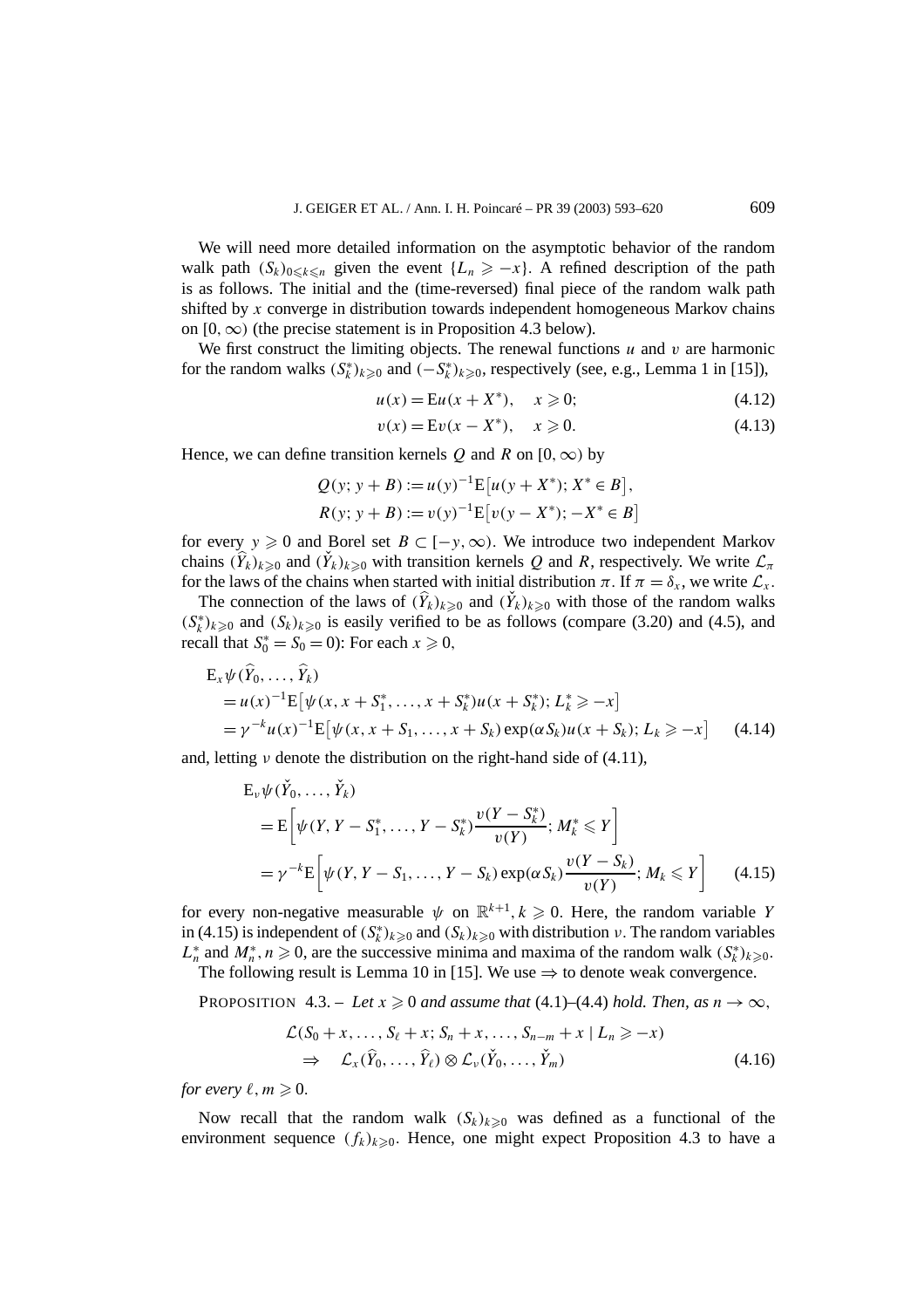correspondence in terms of the  $f_k$ . Indeed, the limit law  $(4.16)$  induces a conditional limit law for the initial and final pieces of the sequence of generating functions  $(f_j)_{0 \leq j \leq n}$ . We first define the limiting measure on  $\Delta^N \times \Delta^N$  and then state the result. Let  $(\hat{f}_k)_{k \geqslant 0}$  and  $(\check{f}_k)_{k\geqslant0}$  be two independent sequences of random probability generating functions. For  $x \geq 0$  the law  $\mathcal{L}_x$  of the first sequence is given by

$$
E_x \psi(\hat{f}_0, ..., \hat{f}_{\ell-1})
$$
  
=  $\gamma^{-\ell} u(x)^{-1} E[\psi(f_0, ..., f_{\ell-1}) \exp(\alpha S_\ell) u(x + S_\ell); L_\ell \ge -x]$  (4.17)

for every non-negative measurable function  $\psi$  on  $\Delta^{\ell}, \ell \geq 1$ . The distribution of the second sequence is characterized through

$$
E_v \psi(\check{f}_0, \dots, \check{f}_{m-1})
$$
  
=  $\gamma^{-m} E \Big[ \psi(f_0, \dots, f_{m-1}) \exp(\alpha S_m) \frac{v(Y - S_m)}{v(Y)}; M_m \le Y \Big]$  (4.18)

for every non-negative measurable function  $\psi$  on  $\Delta^m$ ,  $m \geq 1$ , where *Y* is independent of  $(f_k)_{k\geq0}$  with distribution *ν*.

PROPOSITION  $4.4. - Let x \geq 0$  *and assume that*  $(1.13)$  *and*  $(1.14)$  *hold. Then, as*  $n \rightarrow \infty$ ,

$$
\mathcal{L}(f_0, \ldots, f_{\ell-1}; f_{n-1}, \ldots, f_{n-m}; S_n + x | L_n \geq -x)
$$
\n
$$
\Rightarrow \mathcal{L}_x(\hat{f}_0, \ldots, \hat{f}_{\ell-1}) \otimes \mathcal{L}_v(\check{f}_0, \ldots, \check{f}_{m-1}; \check{Y}_0)
$$
\n(4.19)

*for every*  $\ell, m \geqslant 1$ . The joint distribution  $\mathcal{L}_v$  of  $(\check{f}_j)_{j \geqslant 0}$  and  $\check{Y}_0$  is characterized through

$$
E_v \psi(\check{f}_0, \dots, \check{f}_{m-1}; \check{Y}_0)
$$
  
=  $\gamma^{-m} E \Big[ \psi(f_0, \dots, f_{m-1}; Y) \exp(\alpha S_m) \frac{v(Y - S_m)}{v(Y)}; M_m \le Y \Big]$  (4.20)

*for every non-negative measurable function*  $\psi$  *<i>on*  $\Delta^{m} \times \mathbb{R}_{0}^{+}$ ,  $m \geqslant 1$ , where Y is *independent of*  $(f_k)_{k\geq0}$  *with distribution*  $\nu$ *.* 

*Proof.* – Fix  $x \ge 0$  and bounded continuous functions  $\psi_1$  and  $\psi_2$  on  $\Delta^{\ell}$  and  $\Delta^m \times \mathbb{R}_0^+$ , respectively. Write  $l_n(x) := P(L_n \ge -x)$  and

$$
\psi_1^{\star}(S_0 + x, \dots, S_{\ell} + x) := \mathbb{E}(\psi_1(f_0, \dots, f_{\ell-1}) \mid S_0, \dots, S_{\ell}), \tag{4.21}
$$

$$
\psi_2^{\star}(S_n + x, \dots, S_{n-m} + x) := \mathbb{E}(\psi_2(f_{n-1}, \dots, f_{n-m}; S_n + x) | S_n, \dots, S_{n-m}). \tag{4.22}
$$
  
Let  $1 \le l \le n - m \le n - 1$ . By independence of the  $f_j$  and Proposition 4.3, we have

$$
E(\psi_1(f_0, ..., f_{\ell-1})\psi_2(f_{n-1}, ..., f_{n-m}; S_n + x) | L_n \ge -x)
$$
  
=  $l_n(x)^{-1}E(E(\psi_1(f_0, ..., f_{\ell-1}))$   
 $\times \psi_2(f_{n-1}, ..., f_{n-m}; S_n + x)1\{L_n \ge -x\} | S_0, ..., S_n)$ )  
=  $l_n(x)^{-1}E[\psi_1^*(S_0 + x, ..., S_\ell + x)\psi_2^*(S_n + x, ..., S_{n-m} + x); L_n \ge -x]$   
 $\to E_x \psi_1^*(\hat{Y}_0, ..., \hat{Y}_\ell)E_v \psi_2^*(\check{Y}_0, ..., \check{Y}_m)$  as  $n \to \infty$ . (4.23)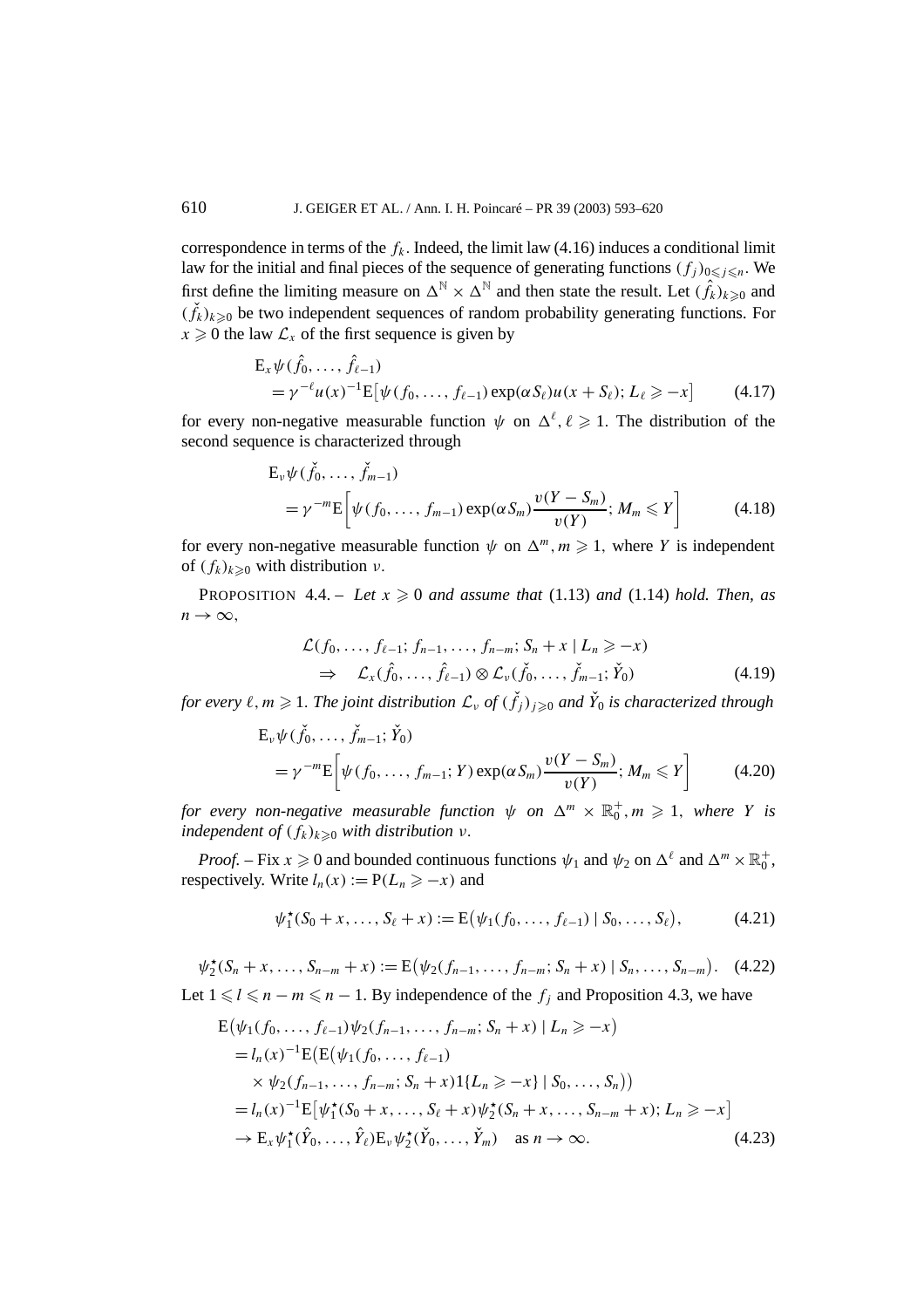Using (4.14), (4.21) and (4.17) we obtain (recall that  $S_0 = 0$ )

$$
E_x \psi_1^{\star}(\hat{Y}_0, ..., \hat{Y}_\ell)
$$
  
=  $\gamma^{-\ell} u(x)^{-1} E[\psi_1^{\star}(x, x + S_1, ..., x + S_\ell) \exp(\alpha S_\ell) u(x + S_\ell); L_\ell \ge -x]$   
=  $\gamma^{-\ell} u(x)^{-1} E(E(\psi_1(f_0, ..., f_{\ell-1}) \exp(\alpha S_\ell) u(x + S_\ell) 1\{L_\ell \ge -x\} | S_0, ..., S_\ell))$   
=  $E_x \psi_1(\hat{f}_0, ..., \hat{f}_{\ell-1}).$  (4.24)

For the second factor on the right-hand side of (4.23) observe that, by exchangeability of the  $f_j$  and independence of the  $f_j$  and  $Y$ ,

$$
\psi_2^{\star}(z_0, ..., z_m)
$$
  
= E(\psi\_2(f\_0, ..., f\_{m-1}; z\_0) | S\_1 = z\_0 - z\_1, ..., S\_m = z\_0 - z\_m)  
= E(\psi\_2(f\_0, ..., f\_{m-1}; Y) | Y = z\_0; Y - S\_1 = z\_1, ..., Y - S\_m = z\_m) (4.25)

for every  $z_0 \ge 0$  and  $z_i \in \mathbb{R}$ ,  $1 \le i \le m$ . From (4.25) we see that

$$
\psi_2^{\star}(Y, Y - S_1, \ldots, Y - S_m) = E(\psi_2(f_0, \ldots, f_{m-1}; Y) | Y; S_1, \ldots, S_m)
$$

Hence, using  $(4.15)$  and  $(4.20)$  we have

$$
E_{\nu}\psi_{2}^{*}(\check{Y}_{0},..., \check{Y}_{m})
$$
\n
$$
= \gamma^{-m}E\bigg[\psi_{2}^{*}(Y, Y - S_{1},..., Y - S_{m})\exp(\alpha S_{m})\frac{\nu(Y - S_{m})}{\nu(Y)}; M_{m} \leq Y\bigg]
$$
\n
$$
= \gamma^{-m}E\bigg(E\bigg(\psi_{2}(f_{0},..., f_{m-1}; Y)\exp(\alpha S_{m})\bigg)
$$
\n
$$
\times \frac{\nu(Y - S_{m})}{\nu(Y)}1\{M_{m} \leq Y\} | Y; S_{1},..., S_{m}\bigg)\bigg)
$$
\n
$$
= E_{\nu}\psi_{2}(\check{f}_{0},..., \check{f}_{m-1}; \check{Y}_{0}). \tag{4.26}
$$

Combining (4.24) and (4.26) with (4.23) establishes the weak convergence result (4.19).

We now begin preparations of the proof of Theorem 1.3. For convenience we use the notation

$$
\mathcal{L}_{x,\nu}((\hat{f}_{\ell})_{\ell \geqslant 0}, (\check{f}_{m})_{m \geqslant 0}, (\check{Y}_{m})_{m \geqslant 0})
$$
\n
$$
:= \mathcal{L}_{x}((\hat{f}_{\ell})_{\ell \geqslant 0}) \otimes \mathcal{L}_{\nu}((\check{f}_{m})_{m \geqslant 0}, (\check{Y}_{m})_{m \geqslant 0}), \tag{4.27}
$$

where

$$
\check{Y}_m := \check{Y}_0 - \sum_{i=1}^m \log \check{f}'_{i-1}(1), \quad m \geq 1.
$$

Also, we will write

$$
\widehat{Y}_m := \widehat{Y}_0 + \sum_{j=1}^m \log \widehat{f}'_{j-1}(1), \quad m \geq 1,
$$

with  $\mathcal{L}_{x,\nu}(\hat{Y}_0) = \delta_x$ .

*.*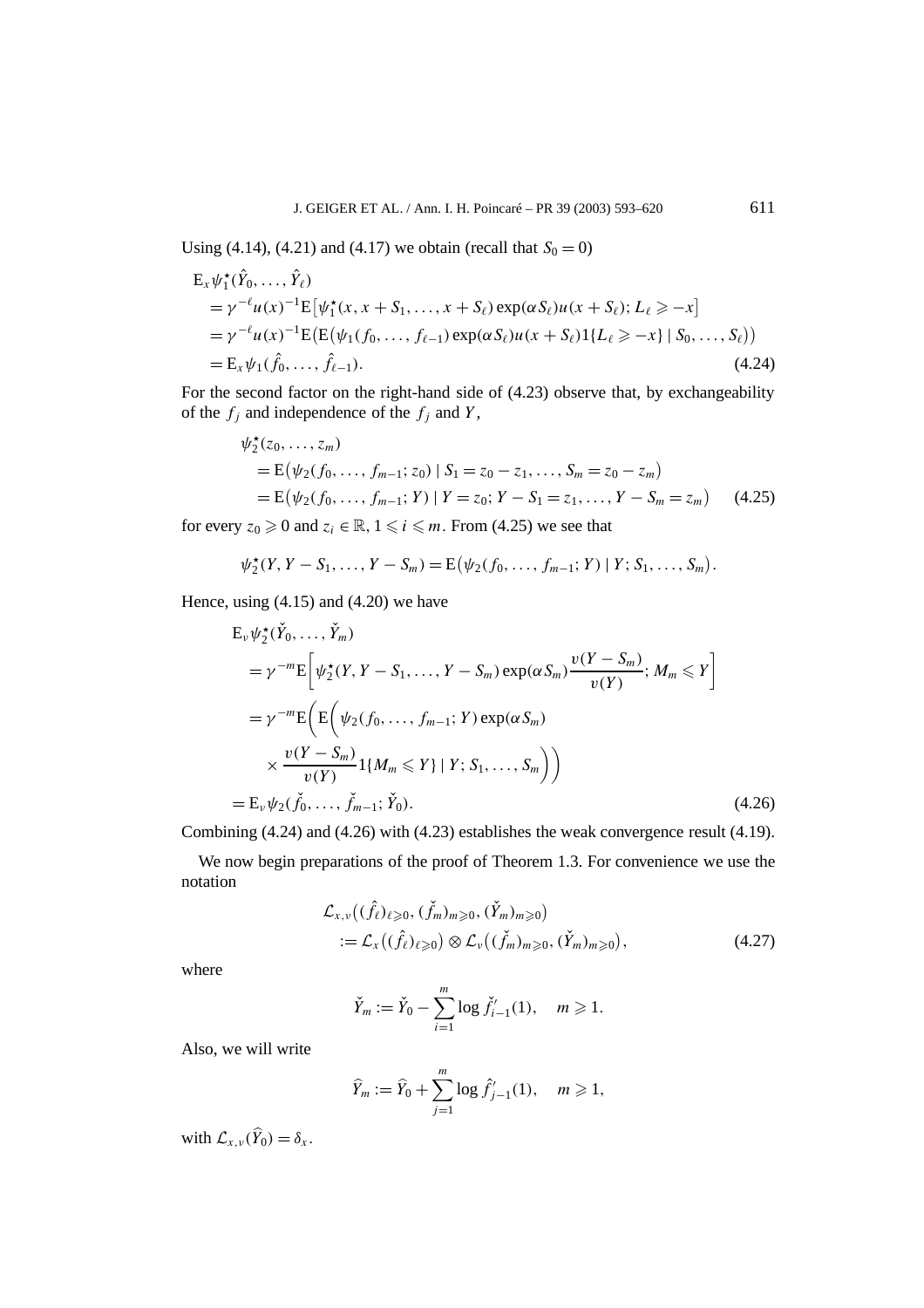The following proposition shows that the conditional probability generating function of the generation size at  $n$  has a weak limit when the associated random walk is conditioned to stay above  $-x$ . The joint convergence stated in  $(4.28)$  below will later be used to show that the limit is non-degenerate.

PROPOSITION  $4.5. - Let x \geq 0$  and and suppose that the conditions of Theorem 1.3 *are satisfied. Then, as*  $n \rightarrow \infty$ *,* 

$$
\mathcal{L}(f_0, ..., f_\ell; f_{n-1}, ..., f_{n-\ell-1}; S_n + x; f_{0,n}(s), ..., f_{\ell,n}(s) | L_n \geq -x) \n\Rightarrow \mathcal{L}_{x,\nu}(\hat{f}_0, ..., \hat{f}_\ell; \check{f}_0, ..., \check{f}_\ell; \check{Y}_0; U_0(s), ..., U_\ell(s))
$$
\n(4.28)

*for every*  $\ell \geqslant 0$  and  $0 \leqslant s < 1$ . Here,  $(U_k(s))_{k \geqslant 0}$  is a sequence of [0, 1]-valued random *variables satisfying*

$$
U_k(s) = \hat{f}_k(U_{k+1}(s)), \quad k \ge 0.
$$
 (4.29)

*Proof.* – Fix  $x \ge 0$  and  $0 \le s < 1$ . Note that we cannot apply Proposition 4.4 directly since the  $f_{k,n}(s)$  depend on all  $f_j, k \leq j \leq n-1$ . We circumvent this difficulty by justifying a linear approximation to  $f_{k,n}(s)$ : We will show that for every  $k \geq 0$ ,

$$
\lim_{j,m \to \infty} \limsup_{n \to \infty} E(|f_{k,n}(s) - r_{k,n}^{(j,m)}(s)| | L_n \ge -x) = 0,
$$
\n(4.30)

where

$$
r_{k,n}^{(j,m)}(s) := f_{k,j}([1-f'_{j,n-m}(1)(1-f_{n-m,n}(s))]^+), \quad k \leq j \leq n-m \leq n.
$$

Repeatedly use convexity and monotonicity of the  $f_{i,j}$  and the mean-value theorem to estimate

$$
0 \leq f_{k,j}(f_{j,n}(s)) - r_{k,n}^{(j,m)}(s)
$$
  
\n
$$
\leq f'_{k,j}(1)[f'_{j,n-m}(1)(1 - f_{n-m,n}(s)) - (1 - f_{j,n}(s))]
$$
  
\n
$$
= \exp(-S_k) [\exp(S_{n-m})(1 - f_{n-m,n}(s)) - \exp(S_j)(1 - f_{j,n}(s))],
$$

where for the last equality recall that  $f'_{k,\ell}(1) = \exp(S_{\ell} - S_k)$  for  $\ell \ge k$ . By Lemma 2.2, replacing  $f_i$  by  $f_{n-m+i}$  (respectively,  $f_{i+i}$ ), the right-hand side above equals

$$
\exp(-S_k) \left[ \left( \frac{\exp(-S_n)}{1-s} + \sum_{i=n-m}^{n-1} \eta_{i,n}(s) \exp(-S_i) \right)^{-1} - \left( \frac{\exp(-S_n)}{1-s} + \sum_{i=j}^{n-1} \eta_{i,n}(s) \exp(-S_i) \right)^{-1} \right].
$$

Use  $z^{-1} - (y + z)^{-1} \leqslant yz^{-2}$  for  $y, z > 0$  to bound above this term by

$$
\exp(2S_n-S_k)\sum_{i=j}^{n-m-1}\eta_{i,n}(s)\exp(-S_i).
$$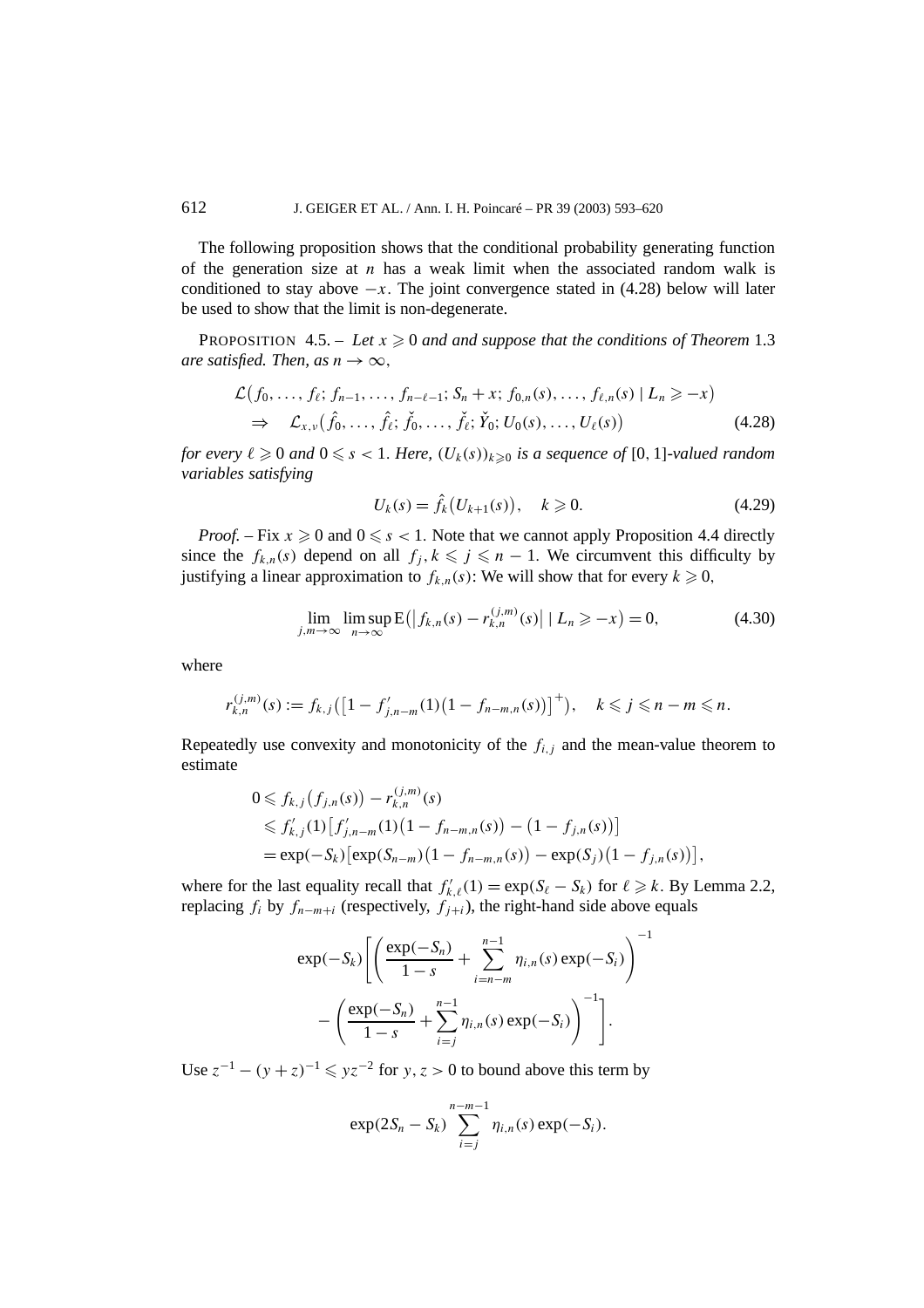Since the difference between two generating functions is bounded by 1 the estimates above show that

$$
\limsup_{n \to \infty} E(|f_{k,n}(s) - r_{k,n}^{(j,m)}(s)| | L_n \ge -x)
$$
\n
$$
\leq \limsup_{n \to \infty} E\left( \left( \exp(2S_n - S_k) \sum_{i=j}^{n-m-1} \eta_{i,n}(s) \exp(-S_i) \right) \wedge 1 | L_n \ge -x \right)
$$
\n
$$
\leq \exp(2y + x) \limsup_{n \to \infty} E\left( \sum_{i=j}^{n-m-1} \eta_{i,n}(s) \exp(-S_i) | L_n \ge -x \right)
$$
\n
$$
+ \limsup_{n \to \infty} P(S_n \ge y | L_n \ge -x) \tag{4.31}
$$

for each  $y \ge -x$ . By Lemma 4.6 below, for any y, the first term on the right-hand side of (4.31) tends to 0 as  $j, m \to \infty$ . By Lemma 4.2, the second term vanishes as  $y \to \infty$ and (4.30) will follow.

For the asymptotic behavior of the linear approximation  $r_{k,n}^{(j,m)}(s)$  we may apply Proposition 4.4: Since  $f'_{j,n-m}(1) = \exp(S_{n-m} - S_j)$  depends on  $f_0, \ldots, f_{j-1}$ ;  $f_{n-1}, \ldots, f_{n-m}$  and  $S_n$  only, we have (using continuity of the  $f_i$ )

$$
\mathcal{L}(f_0, \ldots, f_\ell; f_{n-1}, \ldots, f_{n-\ell-1}; S_n + x; r_{\ell,n}^{(j,m)}(s) | L_n \geq -x) \n\Rightarrow \mathcal{L}_{x,\nu}(\hat{f}_0, \ldots, \hat{f}_\ell; \check{f}_0, \ldots, \check{f}_\ell; \check{Y}_0; U_\ell^{(j,m)}(s))
$$
\n(4.32)

as  $n \to \infty$  for every  $\ell \geq 0$  and  $0 \leq s < 1$ , where

$$
U_{\ell}^{(j,m)}(s) = \hat{f}_{\ell,j} \left( \left[ 1 - \exp(\check{Y}_m - \hat{Y}_j) \left( 1 - \check{f}_{m,0}(s) \right) \right]^+ \right). \tag{4.33}
$$

We claim that  $(4.32)$  implies the weak convergence result  $(4.28)$ , where

$$
\mathcal{L}_{x,\nu}(\hat{f}_0,\ldots,\hat{f}_{\ell};\check{f}_0,\ldots,\check{f}_{\ell};\check{Y}_0;U_{\ell}(s))
$$

is the weak limit of the right-hand side of (4.32) as  $j, m \to \infty$  and the  $U_k(s), 0 \leq k \leq$  $\ell - 1$ , are recursively defined through (4.29). Indeed, let  $\mathcal{L}_{x,y}(\hat{f}_0, \dots, \hat{f}_\ell; \check{f}_0, \dots, \check{f}_\ell; \check{Y}_0;$  $U_{\ell}(s)$ ) be the weak limit of the right-hand side of (4.32) along some subsequence  $(j_i, m_i)_{i\geq 0}$  with  $j_i \wedge m_i \to \infty$  as  $i \to \infty$  (note that this sequence of distributions is tight since  $0 \le U_{\ell}^{(j,m)}(s) \le 1$ . Then, by (4.30), it is the weak limit of

$$
\mathcal{L}(f_0,\ldots,f_\ell; f_{n-1},\ldots,f_{n-\ell-1};S_n+x; f_{\ell,n}(s) | L_n \geq -x)
$$

as  $n \to \infty$ . Since the latter limit does not depend on the subsequence  $(j_i, m_i)_{i\geqslant 0}$ , we have

$$
\mathcal{L}(f_0, \ldots, f_\ell; f_{n-1}, \ldots, f_{n-\ell-1}; S_n + x; f_{\ell,n}(s) | L_n \geq -x)
$$
\n
$$
\Rightarrow \mathcal{L}_{x,\nu}(\hat{f}_0, \ldots, \hat{f}_\ell; \check{f}_0, \ldots, \check{f}_\ell; \check{Y}_0; U_\ell(s)) \tag{4.34}
$$

as  $n \to \infty$ . Assertion (4.28) with the  $U_k$ ,  $0 \le k \le \ell - 1$ , satisfying (4.29) now follows from (4.34) and (4.33). Thus, to complete the proof of Proposition 4.5 it remains to establish Lemma 4.6.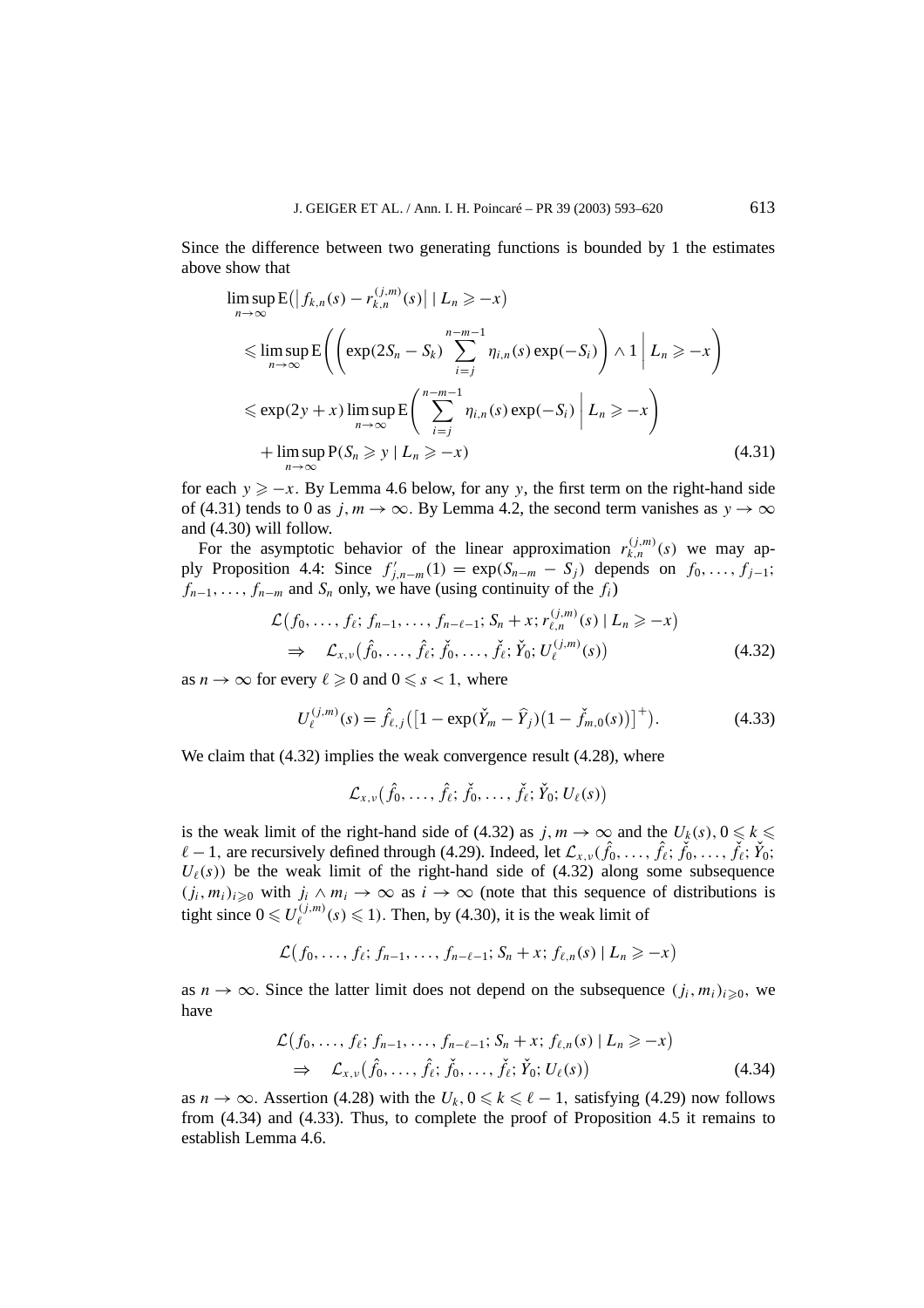LEMMA  $4.6. - Let x \ge 0$  and suppose that the conditions of Theorem 1.3 are *satisfied. Then,*

$$
\lim_{\ell,m\to\infty}\limsup_{n\to\infty}E\left(\sum_{k=\ell+1}^{n-m-1}\eta_{k,n}(s)\exp(-S_k)\middle|L_n\geq -x\right)=0\tag{4.35}
$$

*for every*  $0 \leq s < 1$ *.* 

*Proof.* – Fix  $x \ge 0$  and  $0 \le s < 1$ , and let  $0 \le k \le n - 1$ . Recall from (2.1) and (2.4) that  $\eta_{k,n}(s) = g_k(f_{k+1,n}(s)) \leq \frac{f''_k(1)}{f'_k(1)^2} =: \eta_k$ . Conditioning on  $f_0, \ldots, f_k$  thus shows that (again we use notation  $l_n(x) := P(L_n \ge -x)$ )

$$
E[\eta_{k,n}(s) \exp(-S_k); L_n \geq -x] \leq E[\eta_k \exp(-S_k)l_{n-k-1}(x+S_{k+1}); L_{k+1} \geq -x].
$$

Using  $L_{k+1} \le L_k$  and estimate (4.9) with  $\theta = 1$  we bound above the right-hand side by

$$
c \exp(x)(n-k)^{-3/2} \gamma^{n-k} \mathbb{E} \big[ \eta_k \exp(X_{k+1}); L_k \geq -x \big]
$$

for some finite constant *c.* Combining these estimates and using first the independence of the  $f_i$  and then (4.9) again, we obtain

$$
\mathbf{E}[\eta_{k,n}(s) \exp(-S_k); L_n \ge -x] \le c \exp(x)(n-k)^{-3/2} \gamma^{n-k} l_k(x) \mathbf{E}[\eta_k f'_k(1)]
$$
  

$$
\le c'_x (k(n-k))^{-3/2} \gamma^n \mathbf{E}[\eta_0 f'_0(1)] \tag{4.36}
$$

for some  $c'_x < \infty$ . Use  $z^{-1} \leq z^{-(1-\alpha)} + z^{-(2-\alpha)}$  for  $z > 0$  to see that the expectation  $E[\eta_0 f'_0(1)] = E[f''(1)/f'(1)]$  is finite by assumption (1.15) of Theorem 1.3. Hence, combining (4.36) with (4.8) yields

$$
E\left(\sum_{k=\ell+1}^{n-m-1} \eta_{k,n}(s) \exp(-S_k)\middle| L_n \ge -x\right) \le c_x'' \sum_{k=\ell+1}^{n-m-1} \left(\frac{n}{k(n-k)}\right)^{3/2} \tag{4.37}
$$

for some  $c''_x < \infty$ . A simple exercise shows that

$$
\lim_{n \to \infty} \sum_{k=1}^{n-1} \left( \frac{n}{k(n-k)} \right)^{3/2} = 2 \sum_{k=1}^{\infty} k^{-3/2}.
$$

Hence, we deduce from (4.37) that

$$
\limsup_{n \to \infty} \mathbf{E} \left( \sum_{k=\ell+1}^{n-m-1} \eta_{k,n}(s) \exp(-S_k) \middle| L_n \ge -x \right) \le 2c_x'' \sum_{k=(\ell \wedge m)+1}^{\infty} k^{-3/2}.
$$
 (4.38)

Letting  $\ell, m \to \infty$  establishes the claim of Lemma 4.6.

Proposition 4.5 demonstrates that the conditional generating function of the generation size at *n* has a weak limit when conditioned on the event  $\{L_n \ge -x\}$ . Our next lemma gives a representation of the expectation of the limit (recall (2.1) and (3.5)).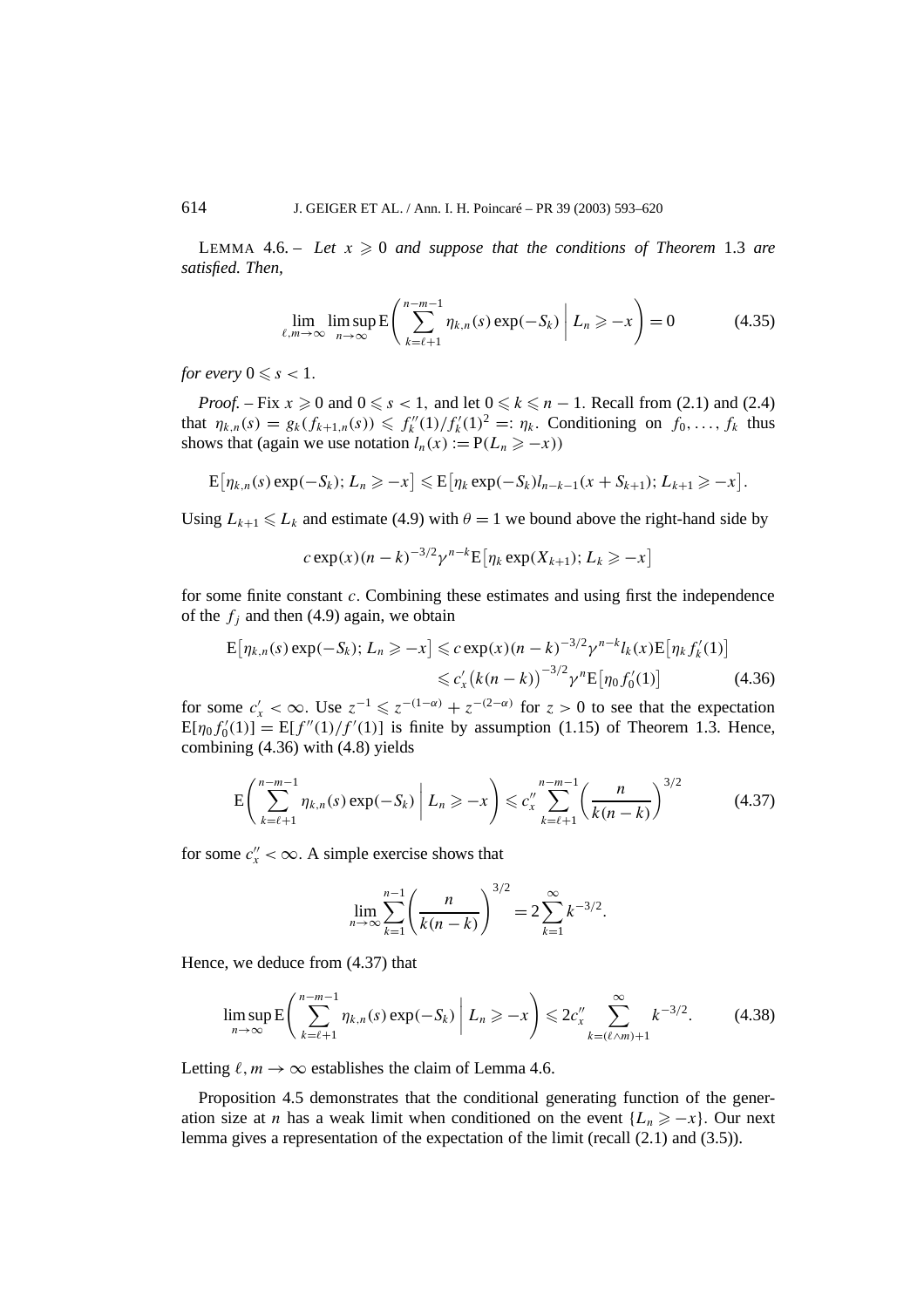LEMMA  $4.7. -$  Let  $x \ge 0$  and suppose that the conditions of Theorem 1.3 are *satisfied. Then, for every*  $0 \leq s < 1$ ,

$$
\exp(x) \lim_{n \to \infty} E(1 - f_{0,n}(s) | L_n \ge -x) = w(x, s), \tag{4.39}
$$

*where*

$$
w(x, s) := \mathcal{E}_{x, v} \left( \sum_{i=0}^{\infty} \hat{g}_i \left( U_{i+1}(s) \right) \exp(-\widehat{Y}_i) + \frac{\exp(-\widecheck{Y}_0)}{1 - s} + \sum_{j=1}^{\infty} \check{\zeta}_{j-1}(s) \exp(-\check{Y}_j) \right)^{-1} . \tag{4.40}
$$

*Proof.* – Fix  $x \ge 0$  and  $0 \le s < 1$ . To prove the lemma we will show that, as  $n \to \infty$ ,

$$
\mathcal{L}(\exp(-x)(1 - f_{0,n}(s))^{-1} | L_n \ge -x) \Rightarrow
$$
  

$$
\mathcal{L}_{x,\nu}\left(\sum_{i=0}^{\infty} \hat{g}_i(U_{i+1}(s)) \exp(-\hat{Y}_i) + \frac{\exp(-\check{Y}_0)}{1 - s} + \sum_{j=1}^{\infty} \check{\zeta}_{j-1}(s) \exp(-\check{Y}_j)\right).
$$
(4.41)

The assertion of Lemma 4.7 is an immediate consequence of the weak convergence result (4.41) since  $1 - f_{0,n}(s)$  is bounded by 1.

For  $0 \le \ell < n - m \le n$  decompose (recall (2.2))

$$
(1 - f_{0,n}(s))^{-1} = \sum_{k=0}^{\ell} \eta_{k,n}(s) \exp(-S_k) + \sum_{k=\ell+1}^{n-m-1} \eta_{k,n}(s) \exp(-S_k) + \sum_{k=1}^{m} \eta_{n-k,n}(s) \exp(-S_{n-k}) + \frac{\exp(-S_n)}{1 - s}.
$$
 (4.42)

By (4.42), if  $(1 - f_{0,n}(s))^{-1}$  ≤ y, then

$$
\sum_{k=0}^{\ell} \eta_{k,n}(s) \exp(-S_k) + \frac{\exp(-S_n)}{1-s} + \sum_{k=1}^{m} \eta_{n-k,n}(s) \exp(-S_{n-k}) \leq y
$$

for any  $y \ge 0$ . Hence, by Proposition 4.5 (recall that  $\eta_{k,n} = g_k \circ f_{k+1,n}$  and that the  $g_k$ are continuous), letting first *n* and then  $\ell, m \to \infty$ , we obtain

$$
\limsup_{n \to \infty} P((1 - f_{0,n}(s))^{-1} \leqslant y \mid L_n \geqslant -x)
$$
\n
$$
\leqslant P_{x,\nu} \left( \sum_{i=0}^{\infty} \hat{g}_i (U_{i+1}(s)) \exp(\hat{Y}_0 - \hat{Y}_i) + \frac{\exp(x - \check{Y}_0)}{1 - s} + \sum_{j=1}^{\infty} \check{\zeta}_{j-1}(s) \exp(x - \check{Y}_j) \leqslant y \right).
$$
\n(4.43)

On the other hand, decomposition (4.42) and Proposition 4.5 yield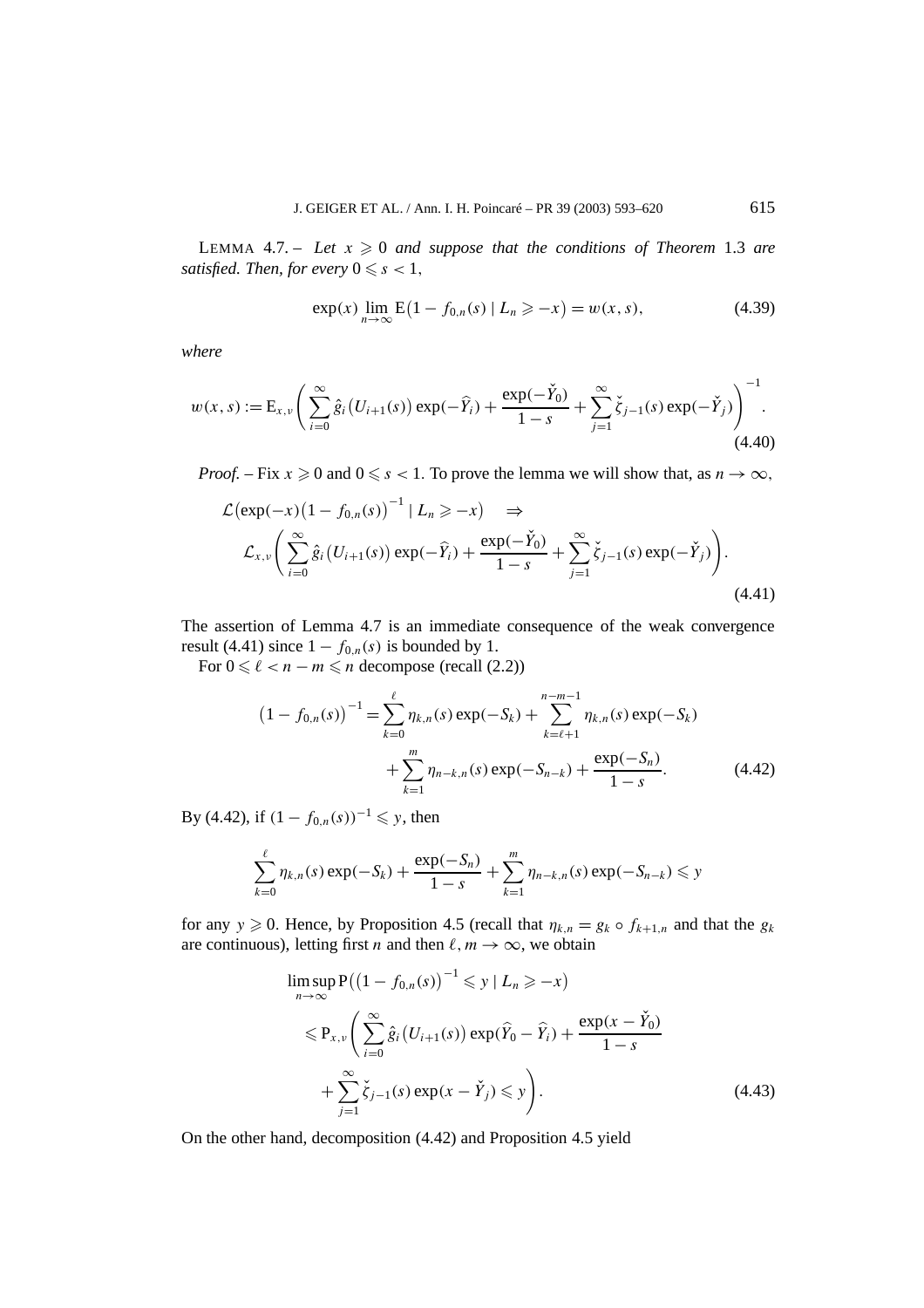616 J. GEIGER ET AL. / Ann. I. H. Poincaré – PR 39 (2003) 593–620

$$
\liminf_{n \to \infty} P((1 - f_{0,n}(s))^{-1} < y \mid L_n \geq -x)
$$
\n
$$
\geq P_{x,\nu} \left( \sum_{i=0}^{\ell} \hat{g}_i(U_{i+1}(s)) \exp(\hat{Y}_0 - \hat{Y}_i) + \frac{\exp(x - \check{Y}_0)}{1 - s} + \sum_{j=1}^{m} \check{\zeta}_{j-1}(s) \exp(x - \check{Y}_j) < y - \varepsilon \right)
$$
\n
$$
- \limsup_{n \to \infty} P\left( \sum_{k=\ell+1}^{n-m-1} \eta_{k,n}(s) \exp(-S_k) \geq \varepsilon \mid L_n \geq -x \right)
$$

for any  $0 < \varepsilon \leq y$ . By Lemma 4.6, letting first  $\ell, m \to \infty$  and then  $\varepsilon \to 0$ , we obtain

$$
\liminf_{n \to \infty} P((1 - f_{0,n}(s))^{-1} < y \mid L_n \ge -x)
$$
\n
$$
\ge P_{x,\nu} \left( \sum_{i=0}^{\infty} \hat{g}_i (U_{i+1}(s)) \exp(\hat{Y}_0 - \hat{Y}_i) + \frac{\exp(x - \check{Y}_0)}{1 - s} + \sum_{j=1}^{\infty} \check{\zeta}_{j-1}(s) \exp(x - \check{Y}_j) < y \right).
$$
\n(4.44)

Since  $\mathcal{L}_{x,y}(\hat{Y}_0) = \delta_x$ , combining estimates (4.43) and (4.44) gives (4.41).

The following lemma shows that the limiting distribution in (4.41) is proper.

LEMMA  $4.8. - Let x, y \geq 0$  and suppose that the conditions of Theorem 1.3 are *satisfied. Then,*

$$
\mathcal{E}_{x}\left(\sum_{i=0}^{\infty}\hat{\eta}_{i}\exp(-\widehat{Y}_{i})\right)+\mathcal{E}_{y}\left(\sum_{j=1}^{\infty}\check{\eta}_{j-1}\exp(-\check{Y}_{j})\right)<\infty.
$$
 (4.45)

*In particular, for every*  $0 \leq s < 1$ *,* 

$$
P_{x,\nu}\left(\sum_{i=0}^{\infty}\hat{g}_i\left(U_{i+1}(s)\right)\exp(-\hat{Y}_i)+\frac{\exp(-\check{Y}_0)}{1-s}+\sum_{j=1}^{\infty}\check{\zeta}_{j-1}(s)\exp(-\check{Y}_j)<\infty\right)=1.
$$
\n(4.46)

*Proof.* – Fix  $x \ge 0$  and let  $i \ge 0$ . We proceed in very much the same way as in the proof of Lemma 3.3. Using first (4.17) and the estimates that led to (3.29), and then the independence of the  $f_k$  and again (4.17), we obtain

$$
\exp(x) \mathbf{E}_x [\hat{\eta}_i \exp(-\hat{Y}_i)]
$$
  
=  $\gamma^{-(i+1)} u(x)^{-1} \mathbf{E} [\eta_i \exp(-S_i) \exp(\alpha S_{i+1}) u(x + S_{i+1}); L_{i+1} \ge -x]$   
 $\le 2c\gamma^{-(i+1)} u(x)^{-1}$   
 $\times \mathbf{E} [\eta_i \exp(\alpha X_{i+1}) \exp((\alpha - 1)S_i) u(x + S_i)(1 + X_{i+1}^+); L_i \ge -x]$   
=  $2c\gamma^{-1} \mathbf{E} [\eta_i \exp(\alpha X_{i+1})(1 + X_{i+1}^+)]$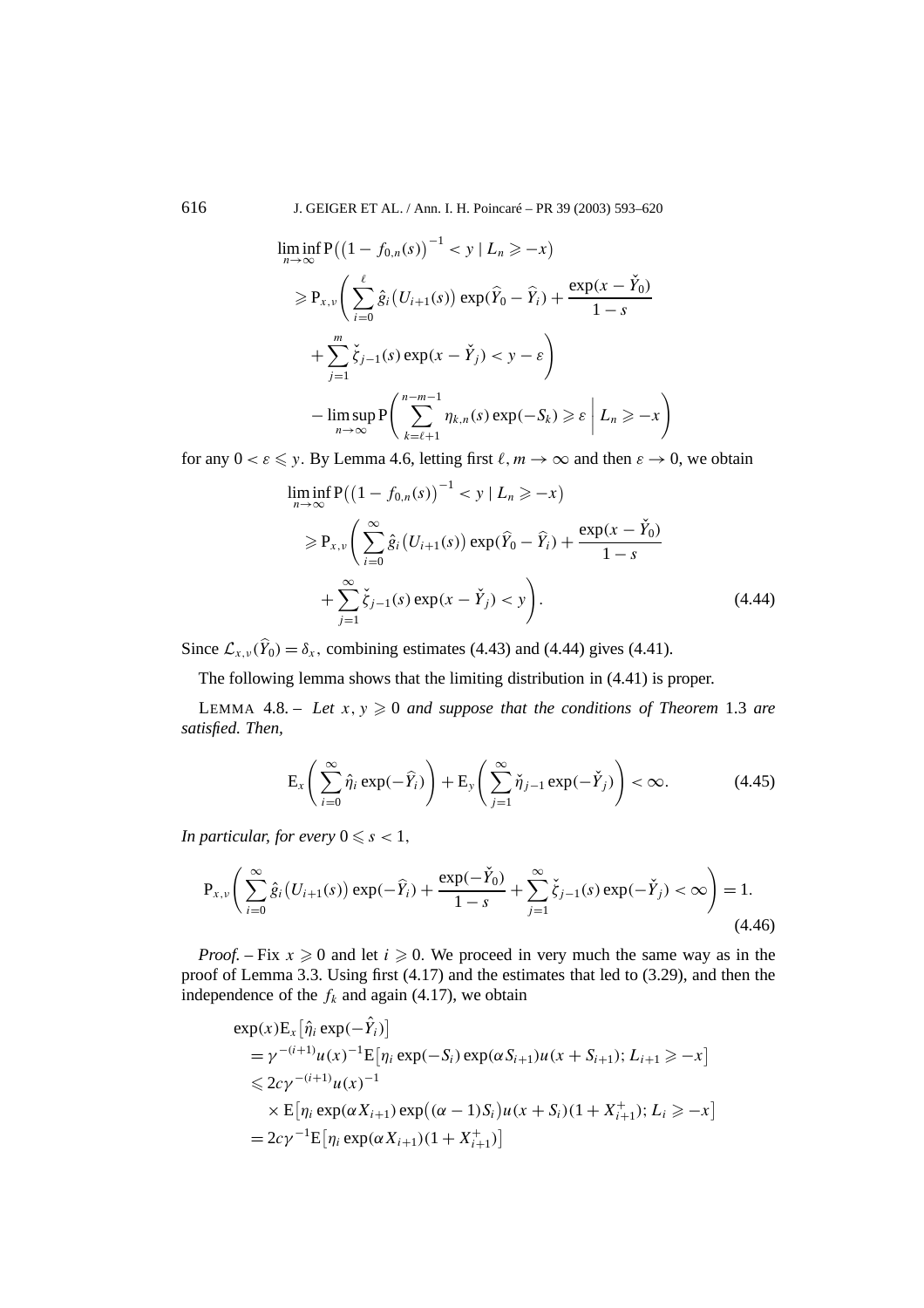J. GEIGER ET AL. / Ann. I. H. Poincaré – PR 39 (2003) 593–620 617

$$
\times \gamma^{-i} u(x)^{-1} \mathbb{E} \left[ \exp\left( (\alpha - 1) S_i \right) u(x + S_i); L_i \ge -x \right]
$$
  
=  $2c\gamma^{-1} \exp(x) \mathbb{E} \left[ \frac{f''(1)}{f'(1)^{2-\alpha}} \left( 1 + \log^+ f'(1) \right) \right] \mathbb{E}_x \exp(-\widehat{Y}_i).$ 

Use  $z^{-(2-\alpha)}\log^+ z \leq z^{-(1-\alpha)}$  for  $z > 0$  to see that (1.15) implies finiteness of the first expectation. Hence, application of Lemma 3.1 in [13] gives

$$
\mathrm{E}_{x}\left(\sum_{i=0}^{\infty}\hat{\eta}_{i}\exp(-\widehat{Y}_{i})\right)<\infty.
$$

The second sum is estimated in a similar fashion. Fix  $y \ge 0$  and let  $j \ge 1$ . Using (4.20) and the arguments from above we deduce

$$
E_y[\check{\eta}_{j-1} \exp(-\check{Y}_j)]
$$
  
=  $\gamma^{-j}v(y)^{-1} \exp(-y)E[\eta_{j-1} \exp((\alpha + 1)S_j)v(y - S_j); M_j \le y]$   
 $\le 2c\gamma^{-1}E[\eta_{j-1} \exp((\alpha + 1)X_j)(1 + X_j^-)]$   
 $\times \gamma^{-(j-1)}v(y)^{-1} \exp(-y)E[\exp((\alpha + 1)S_{j-1})v(y - S_{j-1}); M_{j-1} \le y]$   
=  $2c\gamma^{-1}E\left[\frac{f''(1)}{f'(1)^{1-\alpha}}(1 + \log^{-} f'(1))\right]E_y \exp(-\check{Y}_{j-1}).$ 

Since  $z^{-(1-\alpha)}\log^- z \leqslant z^{-(2-\alpha)}$  for  $z > 0$ , the first expectation is finite by (1.15). Again we may apply Lemma 3.1 in [13] to conclude

$$
\mathrm{E}_{y}\left(\sum_{j=1}^{\infty}\check{\eta}_{j-1}\exp(-\check{Y}_{j})\right)<\infty,
$$

which completes our proof of  $(4.45)$ . Assertion  $(4.46)$  easily follows from  $(4.45)$  and the upper bound (3.26).

Our final lemma shows that the unlikely event of survival can only happen through a fortunate pick of the environment.

LEMMA 4.9. – *Let the conditions of Theorem* 1.3 *be satisfied. Then,*

$$
\lim_{x \to \infty} \limsup_{n \to \infty} n^{3/2} \gamma^{-n} P(Z_n > 0, L_n < -x) = 0.
$$
 (4.47)

*Proof. –* The first moment estimate

$$
P(Z_k > 0 \mid f_0, f_1, \ldots) \le E(Z_k \mid f_0, f_1, \ldots) = \exp(S_k)
$$

implies

$$
P(Z_n > 0 \mid f_0, f_1, \ldots) = \min_{0 \le k \le n} P(Z_k > 0 \mid f_0, f_1, \ldots) \le \exp(L_n). \tag{4.48}
$$

Use (4.9) to obtain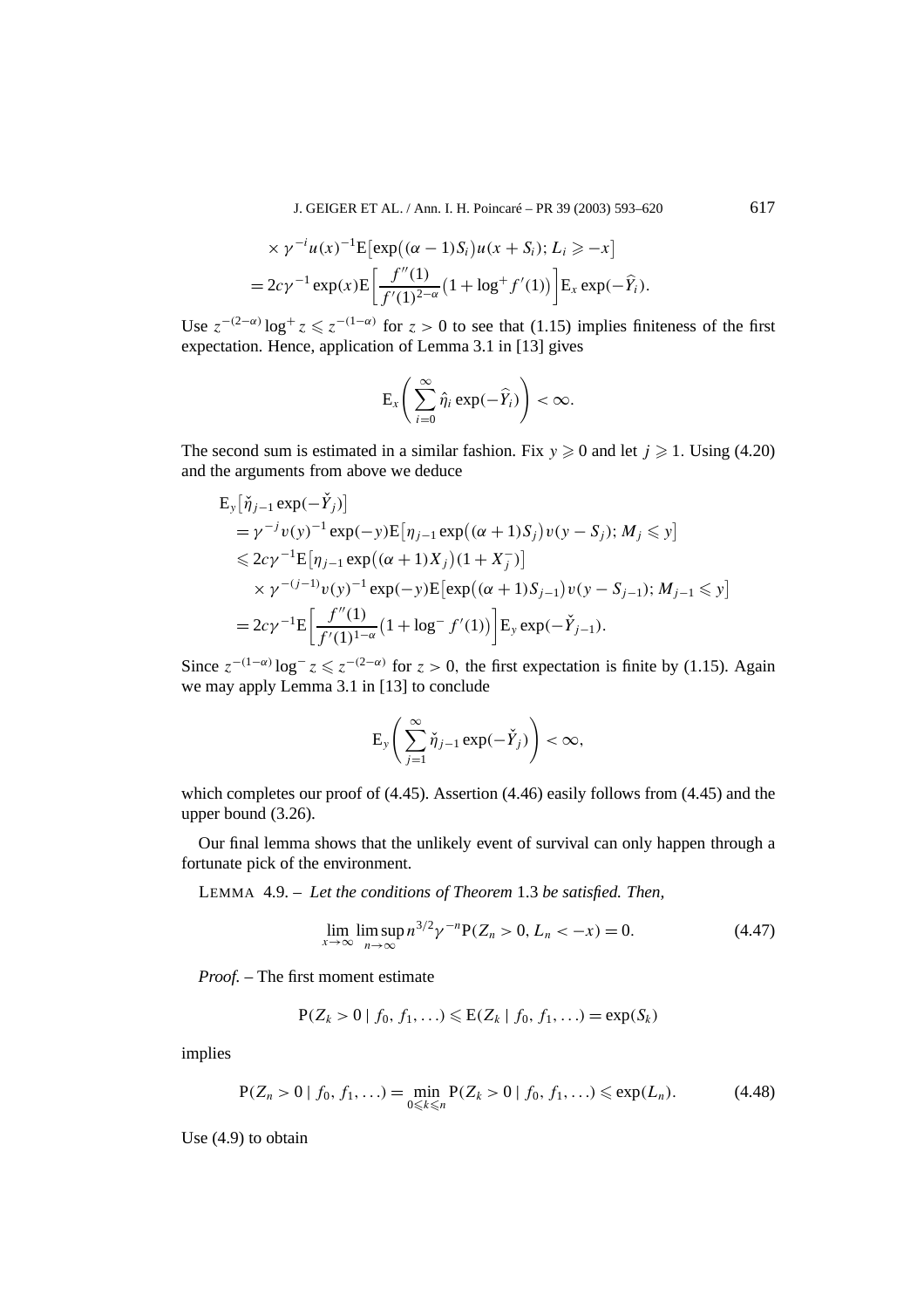618 J. GEIGER ET AL. / Ann. I. H. Poincaré – PR 39 (2003) 593–620

$$
n^{3/2}\gamma^{-n}P(Z_n > 0, L_n < -x) \leq n^{3/2}\gamma^{-n}E[\exp(L_n); L_n < -x]
$$
  

$$
\leq n^{3/2}\gamma^{-n} \sum_{k \geq |x|} \exp(-k)P(-(k+1) \leq L_n < -k)
$$
  

$$
\leq c_\theta \exp(\theta) \sum_{k \geq |x|} \exp(-k(1-\theta)) \tag{4.49}
$$

for any  $\theta > \alpha$ . Since  $\alpha < 1$  we can choose  $\theta < 1$ . Letting first *n* and then *x* go to  $\infty$ in (4.49) establishes the claim of Lemma 4.9.

*Proof of Theorem 1.3. –* Application of Lemmas 4.1 and 4.7 shows that

$$
\lim_{n \to \infty} n^{3/2} \gamma^{-n} \mathbb{E} \left[ 1 - f_{0,n}(s); L_n \ge -x \right] = \bar{u}(x) w(x, s), \quad x \ge 0, \ 0 \le s < 1,\tag{4.50}
$$

where  $\bar{u}(x) = c \exp((\alpha - 1)x)u(x)$  and  $w(x, s)$  as defined in (4.40). Lemma 4.9 and the monotonicity of  $f_{0,n}$  imply

$$
\lim_{n \to \infty} n^{3/2} \gamma^{-n} E(1 - f_{0,n}(s)) = \lim_{x \to \infty} \lim_{n \to \infty} n^{3/2} \gamma^{-n} E[1 - f_{0,n}(s); L_n \ge -x]
$$
  
= 
$$
\lim_{x \to \infty} \bar{u}(x) w(x, s), \quad 0 \le s < 1,
$$
 (4.51)

where for the existence of the limit on the right-hand side of (4.51) note that (4.50) implies monotonicity of  $\bar{u}(x)w(x, s)$  for every *s*. To prove (1.16) with

$$
c_3 := \lim_{x \to \infty} \bar{u}(x) w(x, 0),
$$

it remains to show that  $c_3$  is positive and finite. Use (4.48) and (4.10) with  $\theta = 1$  to conclude

$$
c_3=\lim_{n\to\infty}n^{3/2}\gamma^{-n}\mathbf{P}(Z_n>0)\leqslant \limsup_{n\to\infty}n^{3/2}\gamma^{-n}\mathbf{E}\exp(L_n)<\infty.
$$

Since  $\bar{u}(x)w(x, 0)$  is increasing, to prove  $c_3 > 0$  it suffices to show that  $\bar{u}(x)w(x, 0) > 0$ for some  $x \ge 0$ . However, in view of the representation of  $w(x, 0)$  in (4.40) this is an immediate consequence of (4.46).

For the second part of Theorem 1.3 recall (3.8) and use (4.51) to obtain

$$
\lim_{n \to \infty} \mathcal{E}(s^{Z_n} | Z_n > 0) = 1 - \lim_{n \to \infty} \frac{\mathcal{E}(1 - f_{0,n}(s))}{\mathcal{P}(Z_n > 0)}
$$
  
= 1 - c\_3^{-1} \lim\_{x \to \infty} \bar{u}(x) w(x, s), \quad 0 \le s < 1. (4.52)

Hence,

$$
q_3(k) := \lim_{n \to \infty} P(Z_n = k \mid Z_n > 0)
$$
 exists

for each  $k \geqslant 1$ .

By the first part of the theorem, to prove tightness of  $\mathcal{L}(Z_n | Z_n > 0)$  it suffices to show

$$
\lim_{x \to \infty} \limsup_{n \to \infty} n^{3/2} \gamma^{-n} P(Z_n \geqslant x) = 0.
$$
\n(4.53)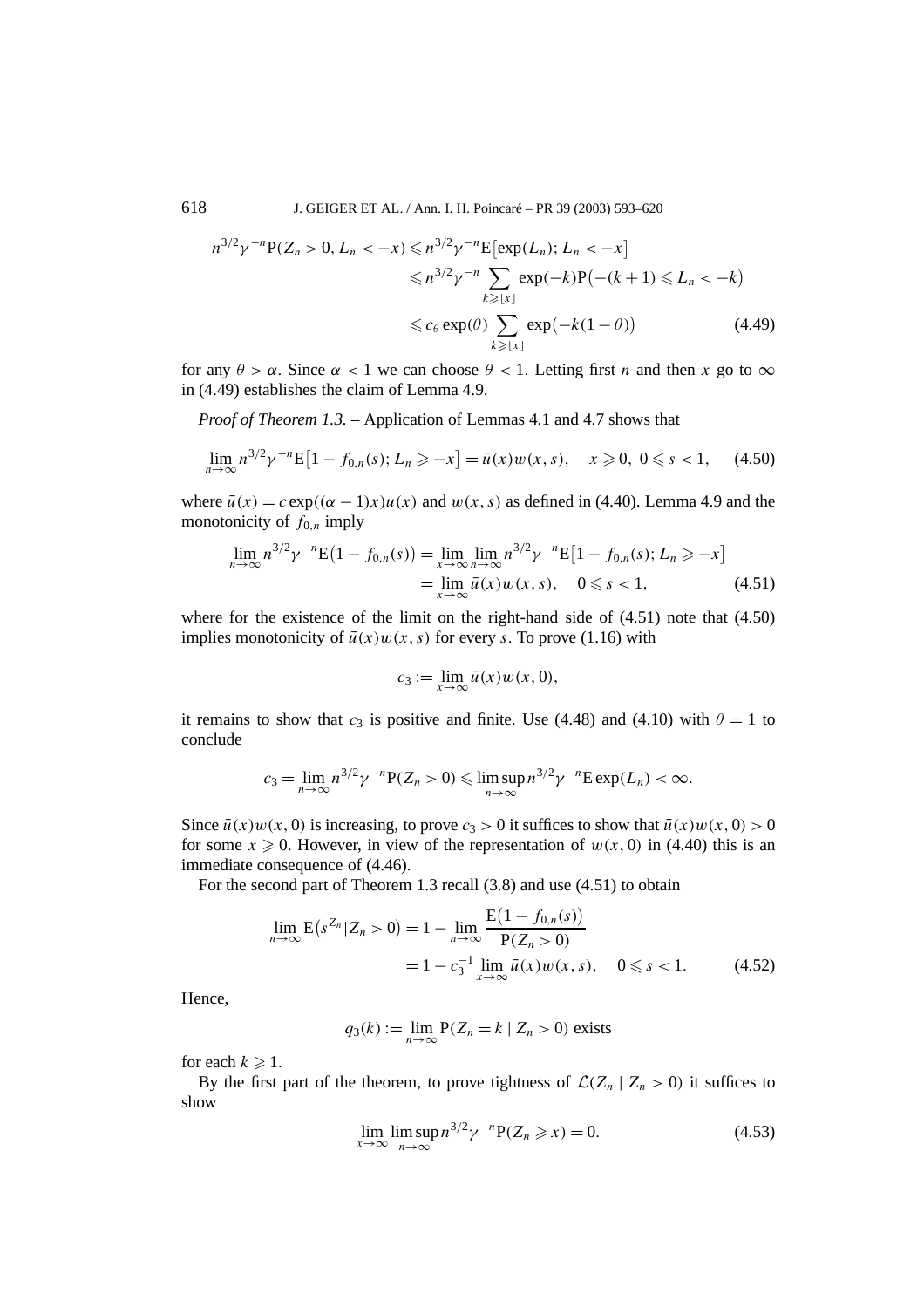Clearly,

$$
P(Z_n \geq x) \leq P(Z_n > 0, \, L_n < -x^\delta) + P(Z_n \geq x, \, L_n \geq -x^\delta) \tag{4.54}
$$

for every  $\delta \geqslant 0$ . By Lemma 4.9,

$$
\lim_{x \to \infty} \limsup_{n \to \infty} n^{3/2} \gamma^{-n} \mathbb{P}\big(Z_n > 0, \, L_n < -x^\delta\big) = 0 \tag{4.55}
$$

for any  $\delta > 0$ . For the other term on the right-hand side of (4.54) use Chebyshev's inequality to deduce

$$
P(Z_n \geq x, L_n \geq -x^{\delta}) = E[P(Z_n \geq x \mid f_0, f_1, \ldots); L_n \geq -x^{\delta}]
$$
  

$$
\leq E[(x^{-1} \exp(S_n)) \wedge 1; L_n \geq -x^{\delta}]. \tag{4.56}
$$

From (4.54)–(4.56), the asymptotic (4.8) and the fact that *u* grows linearly, we see that to prove (4.53) it is sufficient to show that

$$
\lim_{x \to \infty} \left[ x^{\delta} \exp(\alpha x^{\delta}) \limsup_{n \to \infty} \mathcal{E}((x^{-1} \exp(S_n)) \wedge 1 \mid L_n \ge -x^{\delta}) \right] = 0 \tag{4.57}
$$

for some  $\delta > 0$ .

By Lemma 4.2,  $\mathcal{L}(S_n | L_n \geq -x^{\delta}) \Rightarrow \mathcal{L}(Y - x^{\delta})$ , where *Y* has distribution *ν*. Hence, by the bounded convergence theorem,

$$
\lim_{n\to\infty} \mathcal{E}((x^{-1}\exp(S_n))\wedge 1 \mid L_n \geq -x^{\delta}) = \mathcal{E}((x^{-1}\exp(Y-x^{\delta}))\wedge 1). \tag{4.58}
$$

The fact that *v* grows linearly implies

$$
P(x^{-1} \exp(Y - x^{\delta}) \ge 1) = c_0^{-1} \int_{x^{\delta} + \log x}^{\infty} v(y) \exp(-\alpha y) dy
$$
  
\$\le c x^{\delta - \alpha} \exp(-\alpha x^{\delta})\$ (4.59)

for some  $0 < c < \infty$ . Finally, note that

$$
E[x^{-1} \exp(Y - x^{\delta}); x^{-1} \exp(Y - x^{\delta}) \le 1]
$$
  
\n
$$
= x^{-1} \exp(-x^{\delta}) c_0^{-1} \int_{0}^{x^{\delta} + \log x} v(y) \exp((1 - \alpha)y) dy
$$
  
\n
$$
\le c' x^{\delta - \alpha} \exp(-\alpha x^{\delta})
$$
\n(4.60)

for some  $0 < c' < \infty$ . Relation (4.58) and estimates (4.59) and (4.60) show that (4.57) holds for all  $\delta < \frac{\alpha}{2}$ .

### REFERENCES

[1] V.I. Afanasyev, Limit theorems for a conditional random walk and some applications. Diss. Cand. Sci., Moscow, MSU, 1980.